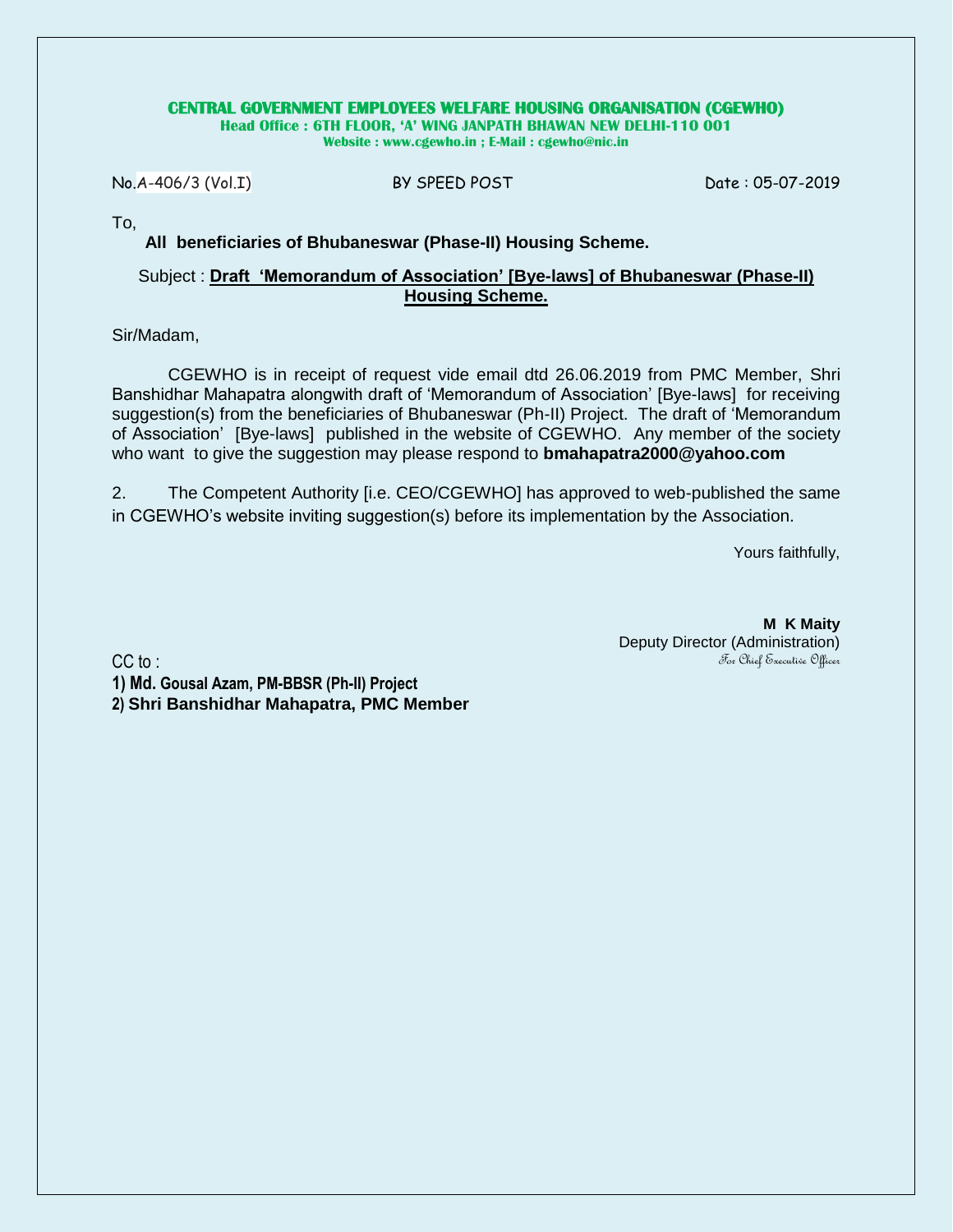# MEMORANDUM OF ASSOCIATION

# KENDRIYA VIHAR APARTMENT OWNERS' WELFARE ASSOCIATION PHASE II (KV AOA II)

# BHUBANESWAR ODISHA 752054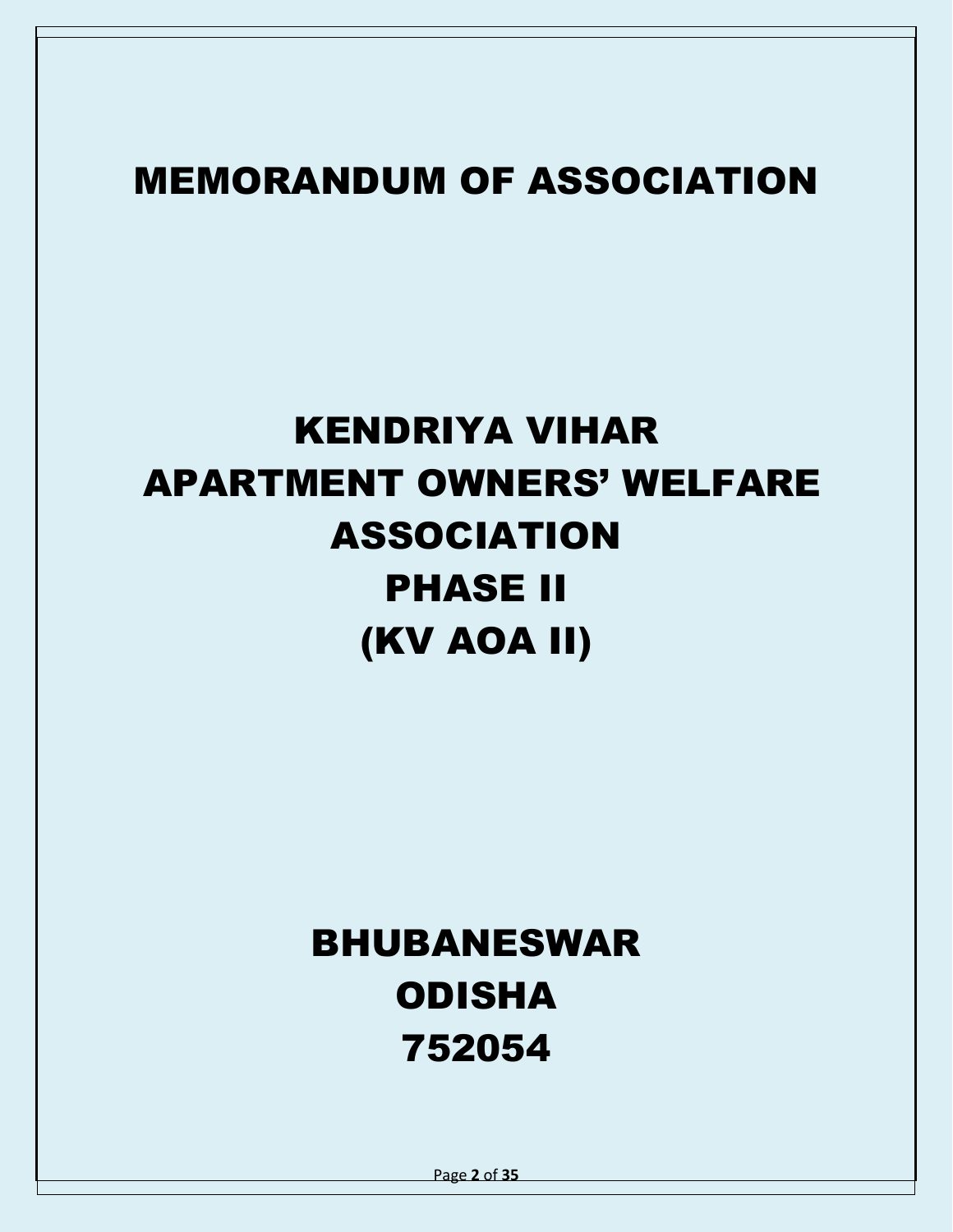### **Table of Contents**

| SI.<br><b>No</b> | <b>PARTICULARS</b>                                                                  | Page<br>No.    |
|------------------|-------------------------------------------------------------------------------------|----------------|
| 1.               | <b>PREAMBLE</b>                                                                     | 4              |
| 2.               | <b>NAME AND ADDRESS OF ORGANISATION</b>                                             | 5              |
| 3.               | AIMS AND OBJECTIVES OF KV Phase II AOA                                              | $\overline{7}$ |
| 4.               | <b>BYE LAWS</b>                                                                     | 9              |
| 5.               | <b>PRELIMINARIES</b>                                                                | 9              |
| 6.               | <b>OBJECTS</b>                                                                      | 9              |
| 7.               | <b>ELIGIBILITY CONDITIONS FOR MEMBERSHIP</b>                                        | 9              |
| 8.               | <b>PROVISION FOR JOINT MEMBERSHIP</b>                                               | 10             |
| 9.               | <b>MEMBERSHIP FOR MINOR AND PERSONS OF UNSOUND MIND</b>                             | 10             |
| 10.              | <b>PROCEDURE FOR GRANT OF MEMBERSHIP</b>                                            | 10             |
| 11.              | <b>EXPULSION OF MEMBER</b>                                                          | 11             |
| 12.              | <b>CEASING OF MEMBERSHIP</b>                                                        | 11             |
| 13.              | <b>TRANSFER OF OCCUPANCY RIGHTS</b>                                                 | 12             |
| 14.              | <b>CAPITAL</b>                                                                      | 12             |
| 15.              | <b>CORPUS FUND</b>                                                                  | 12             |
| 16.              | ANNUAL BUDGET FOR NEW PROJECTS, MAINTENANCE, REPLACEMENT<br><b>AND ESTABISHMENT</b> | 13             |
| 17.              | <b>ANNUAL MAINTENANCE CONTRACT</b>                                                  | 13             |
| 18.              | <b>REPLACEMENT FUND</b>                                                             | 13             |
| 19.              | <b>MAINTENANCE FUND</b>                                                             | 13             |
| 20.              | <b>SHARE CERTIFICATE</b>                                                            | 14             |
| 21.              | <b>CONDITIONS FOR CEASING OF MEMBER</b>                                             | 14             |
| 22.              | <b>FORFEITURE OF SHARE MONEY AND SET OFF OF DUE</b>                                 | 15             |
| 23.              | <b>LIABILITY</b>                                                                    | 15             |
| 24.              | POWERS AND FUNCTIONS OF GENERAL BODY AND ITS MEETING                                | 15             |
| 25.              | <b>MANAGING COMMITTEE</b>                                                           | 17             |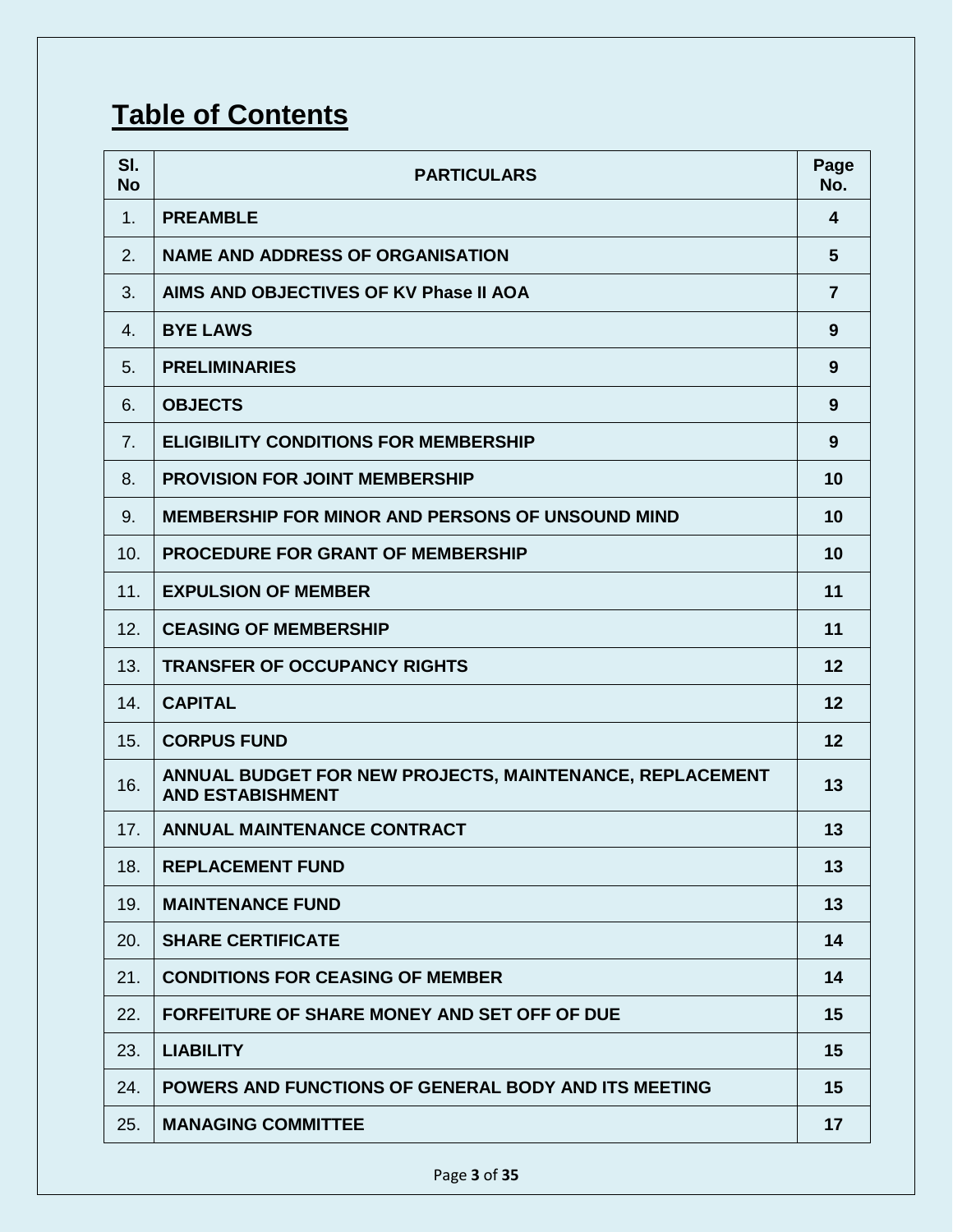| 26  | <b>EXPENDITURE TO BE AUTHOURISED</b>                                                          | 19 |
|-----|-----------------------------------------------------------------------------------------------|----|
| 26. | <b>POWERS AND FUNCTIONS OF THE COMMITTEE</b>                                                  | 20 |
| 27. | DUTIES AND RESPONSIBILITIES OF PRESIDENT                                                      | 21 |
| 28. | DUTIES AND RESPONSIBILITIES OF VICE PRESIDENT                                                 | 22 |
| 29. | DUTIES AND RESPONSIBILITIES OF SECRETARY                                                      | 22 |
| 30. | DUTIES AND RESPONSIBILITIES OF TREASURER                                                      | 23 |
| 31. | <b>MEMBER (CASH MANAGEMENT)</b>                                                               | 23 |
| 32. | <b>EXPENDITURE TO BE APPROVED BY COMMITTEE</b>                                                | 23 |
| 33. | <b>POWER OF WITHDRAWAL OF FUND</b>                                                            | 23 |
| 34. | <b>CONSOLIDATED EXPENDITURE LIST TO BE DISPLAYED IN THE NOTICE</b><br><b>BOARD</b>            | 24 |
| 35. | DOCUMENTS /REGISTERS TO BE KEPT PERMANENTLY                                                   | 24 |
| 36. | <b>AUDIT</b>                                                                                  | 25 |
| 37. | INSURANCE OF THE BUILDING, MACHINERY, EQUIPMENTS AND<br><b>WORKMEN COMPENSATION INSURANCE</b> | 25 |
| 38. | PROCEDURE FOR ELECTION OF THE COMMITTEE                                                       | 25 |
| 39. | <b>AMEMNDMENT OF BYE LAWS</b>                                                                 | 27 |
| 40. | <b>DISPUTE RESOLUTION</b>                                                                     | 27 |
| 41. | <b>POWER TO MAKE RULES OF BUSINESS</b>                                                        | 27 |
| 42. | <b>REGULATIONS</b>                                                                            | 28 |
| 43. | <b>AGREEMENT</b>                                                                              | 29 |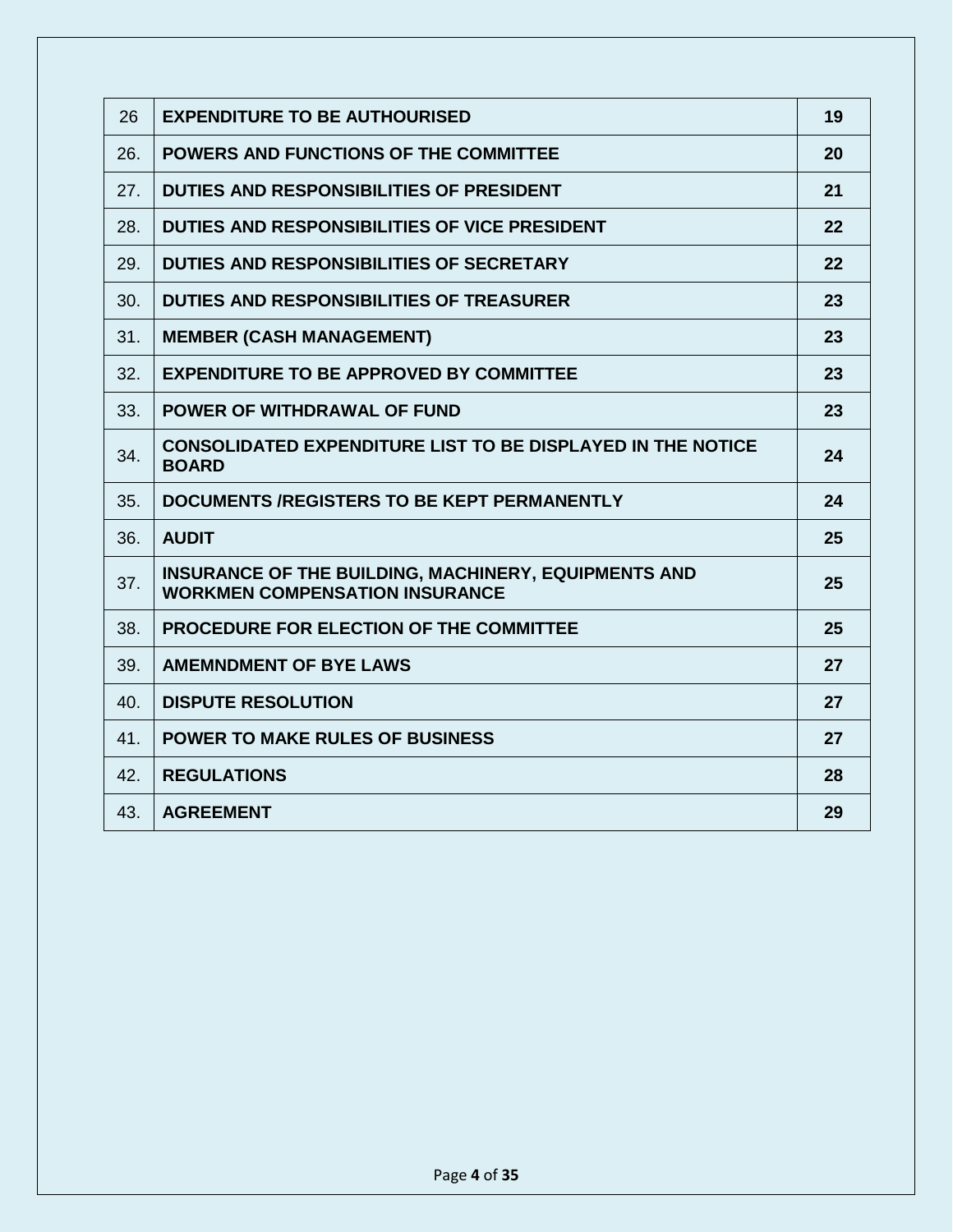# MEMORANDUM OF ASSOCIATION OF KENDRIYA VIHAR PHASE II APARTMENT OWNERS' WELFARE ASSOCIATION (KV AOA- II), BHUBANESWAR, ODISHA - 752054

#### PREAMBLE

*WE, THE OWNERS OF THE APARTMENTS OF KENDRIYA VIHAR PHASE II HOUSING PROJECT located in Begunia Barehi, Jaanla, Bhubaneswar, Odisha 752054,having solemnly resolvedin its General Body Meeting held on August 3, 2019 in its campus Community Centreto form anApartment Owners' Welfare Association (AOA), known as Kendriya Vihar Phase II Apartment Owners' Welfare Association (in abbreviated form to be known as KV AOA-II )and after due deliberations, do hereby adopt the Memorandum of Association of KV AOA-II alongwith its Bye Laws and Regulations. We pledge to promote harmony among all, extend our full co-operation for success of Association as an instrument of self governance, and will make our sincere efforts to achieve the goals of providing a secure, sustainable and affordable quality living through a system of comprehensive and responsive resident service.*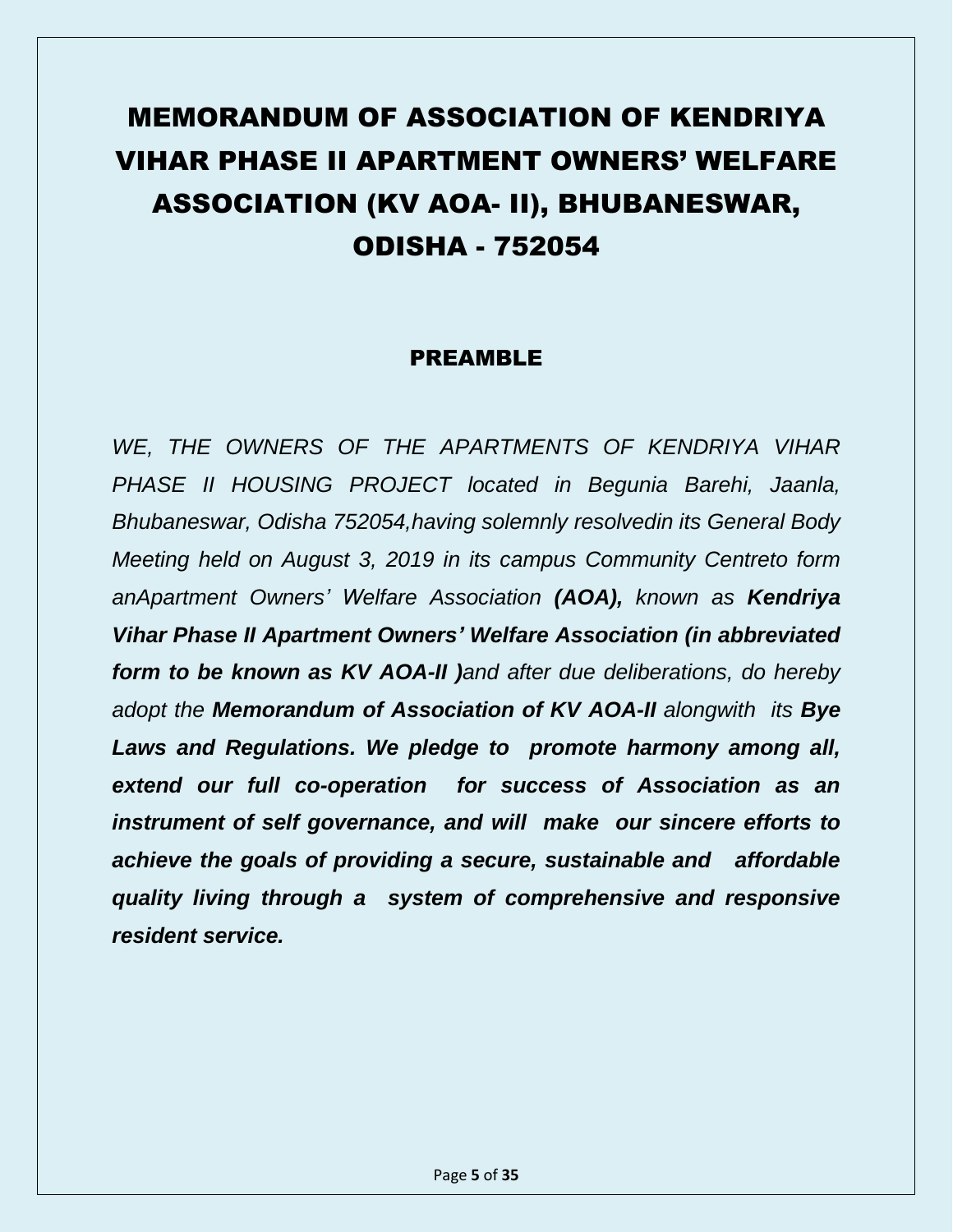#### PART - I

#### NAME AND ADDRESS OF ORGANISATION

| <b>Name of the Society</b>                              | Kendriya Vihar<br>Ш<br><b>Phase</b><br><b>Apartment Owners Welfare</b><br><b>Association (KV AOA- II)</b>                                                                                                                                                                                                                                                                                                                                                                                                                                                                                                                                                                                                                                                                                                                                         |
|---------------------------------------------------------|---------------------------------------------------------------------------------------------------------------------------------------------------------------------------------------------------------------------------------------------------------------------------------------------------------------------------------------------------------------------------------------------------------------------------------------------------------------------------------------------------------------------------------------------------------------------------------------------------------------------------------------------------------------------------------------------------------------------------------------------------------------------------------------------------------------------------------------------------|
| <b>Location of Registered AOA</b><br>and Office Address | Kendriya Vihar<br>AOA-<br>Н,<br>Begunia Barehi, Bhubaneswar,<br><b>Odisha 752054</b>                                                                                                                                                                                                                                                                                                                                                                                                                                                                                                                                                                                                                                                                                                                                                              |
| <b>Area of Operation of AOA</b>                         | is<br>an Association<br>It i<br>of<br><b>Apartment Owners of 240 flats</b><br><b>Kendriya Vihar Phase II</b><br>in<br>consisting of 112 B type flats<br>(2BHK), 0064 C type flats<br>(3BHK) and 64 D type flats<br>(4BHK) along with one car<br>parking attached with each<br>flat constructed by Central<br><b>Government</b><br><b>Employees</b><br><b>Welfare Housing organization,</b><br>autonomous organization<br>an<br>under the Ministry of Housing<br>and Urban Poverty Alleviation,<br>India.<br>Government of<br><b>The</b><br>Association will operate in all<br>related welfare activities with<br>the objective that residents<br>get services for a secure and<br>quality living in the campus.<br>Besides, in particular, it will<br>keep the buildings and<br>its<br>associated assets such<br>as<br>stilt parking, common area |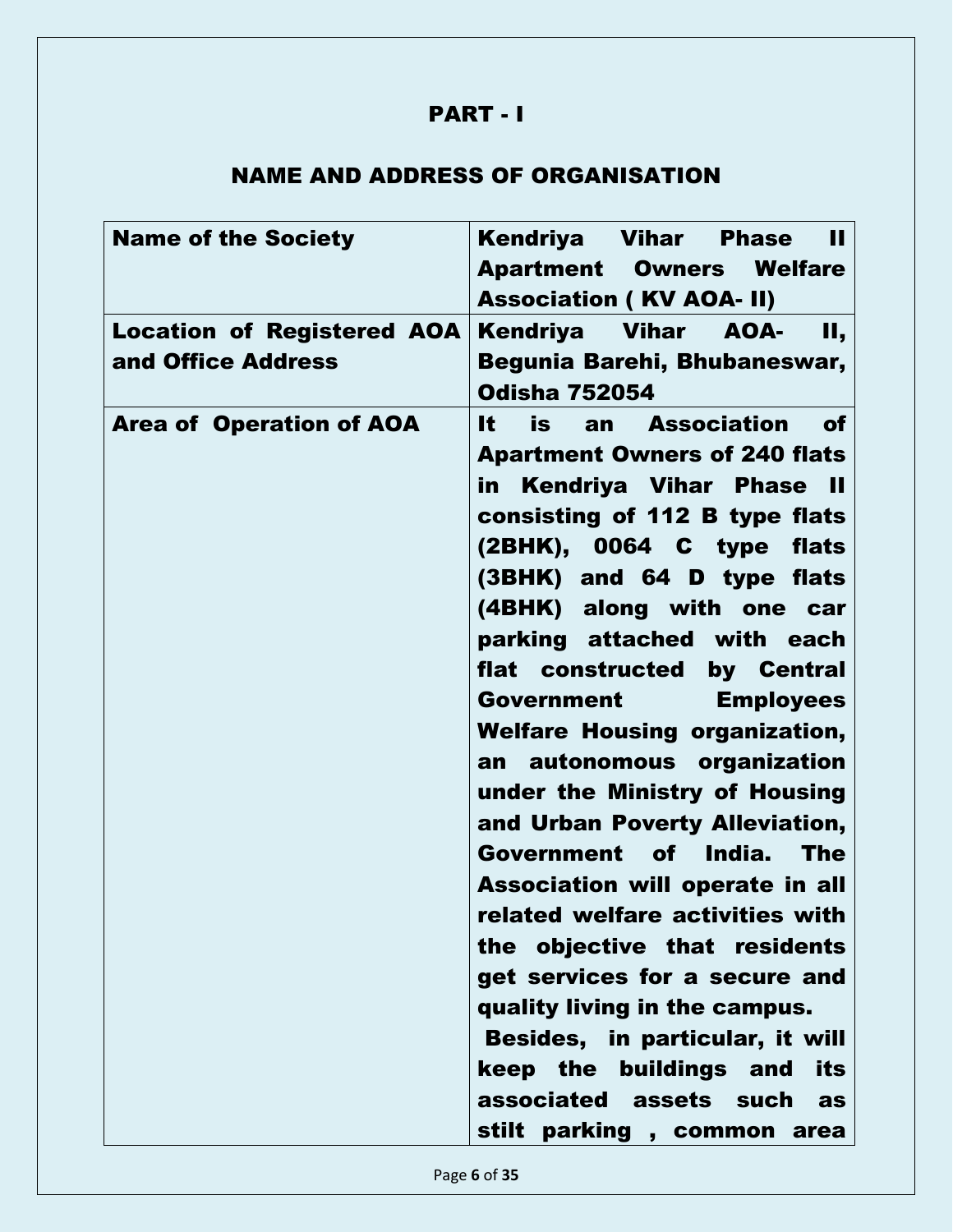| assets, DG set, Lifts, boundary |
|---------------------------------|
| wall, parks, electric sub-      |
| station, drinking water supply  |
| line, Sewage Treatment Plant,   |
| roads etc in good conditions    |
| through timely maintenance.     |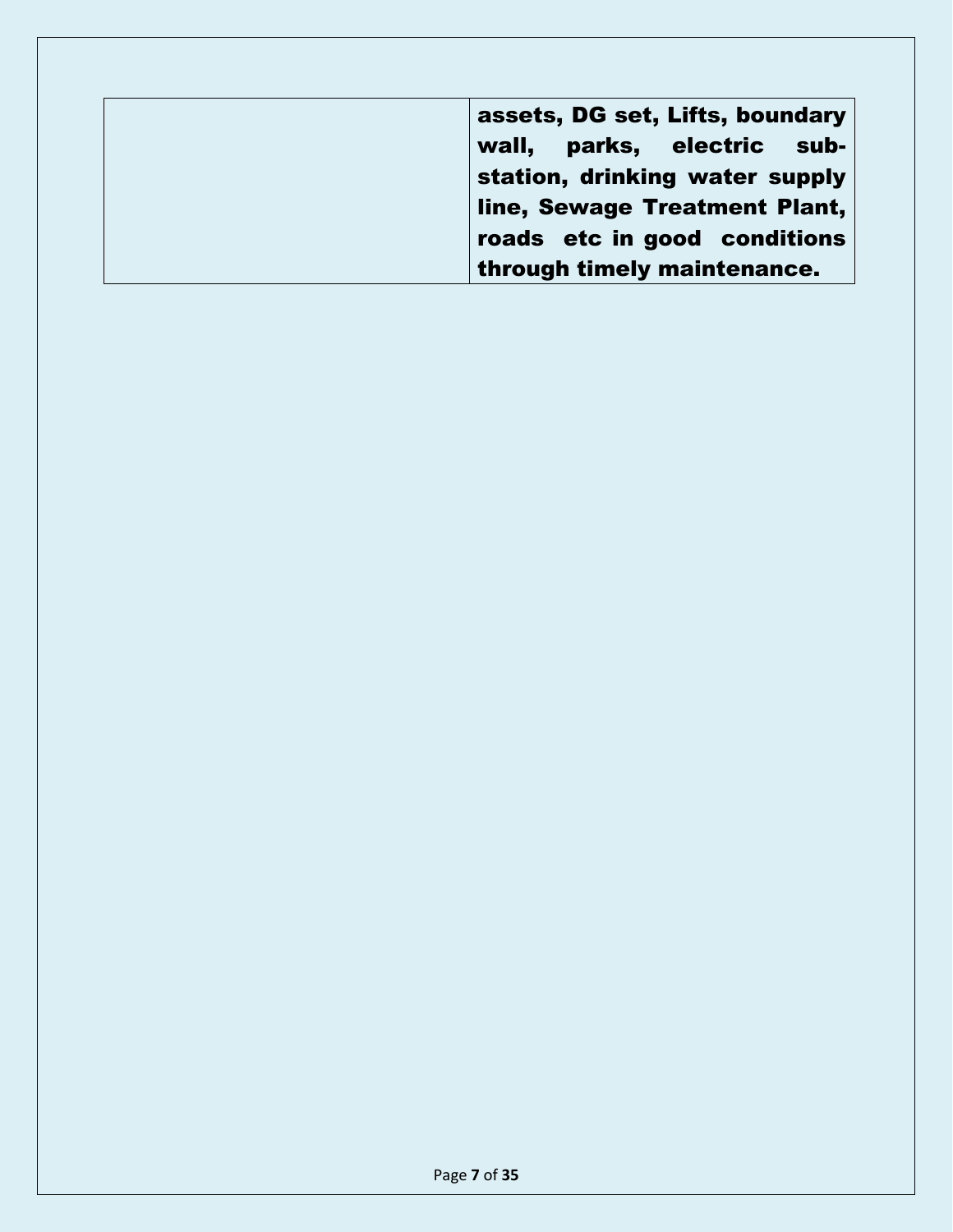#### PART- II

#### AIMS AND OBJECTIVES OF KVAOA - II

- 2. The aims and objectives of the KV AOA II are as follows:
	- I) **To** protect the legitimate rights, privileges and interest of the members, without being prejudice to anyone. The members of the Association shall be duty bound to extend cooperation, brotherhood and the spirit of mutual support and fellowship to their neighbors with particular emphasis on the consideration for rights of others;
	- II) **To** be governed by the Bye Laws duly approved and adopted by the General Body and registered according to the provisions of the Act;
	- III) **To** follow established procedure and practice dealing with the Government and other authorities on litigation or legal or developmental matters as required from time to time for any common purpose having impact on members monetarily and negotiate and take such steps and decisions as deemed necessary for the common good of the Association;
	- IV) **To** carry out activities concerning social, developmental, recreational, health and medical, for benefits of the residents
	- V) **To** provide security, maintenance, repair, replacement, and improvement of the society building and capital infrastructure of the Association;
	- VI) **To** carry out timely service,, contracts with the service providers to the Association who are engaged for maintenance and upkeep of the building, machines and instruments;
	- VII) **To** keep the capital fund in fixed deposits or in any other safe mode of investment or go for safe investment of fund with the objective of maximizing return and utilize part thereof on purpose or interest there from with the approval of General Body:
	- VIII) **To** frame Rules and Regulations and administrative procedures and follow practices and carry out amendments thereto with the approval of the Competent Authority for smooth functioning of the Association;
	- IX) **To** engage the services of the professionals, like advocate, architects and structural engineers, Charted accountants for the common good of the Associations;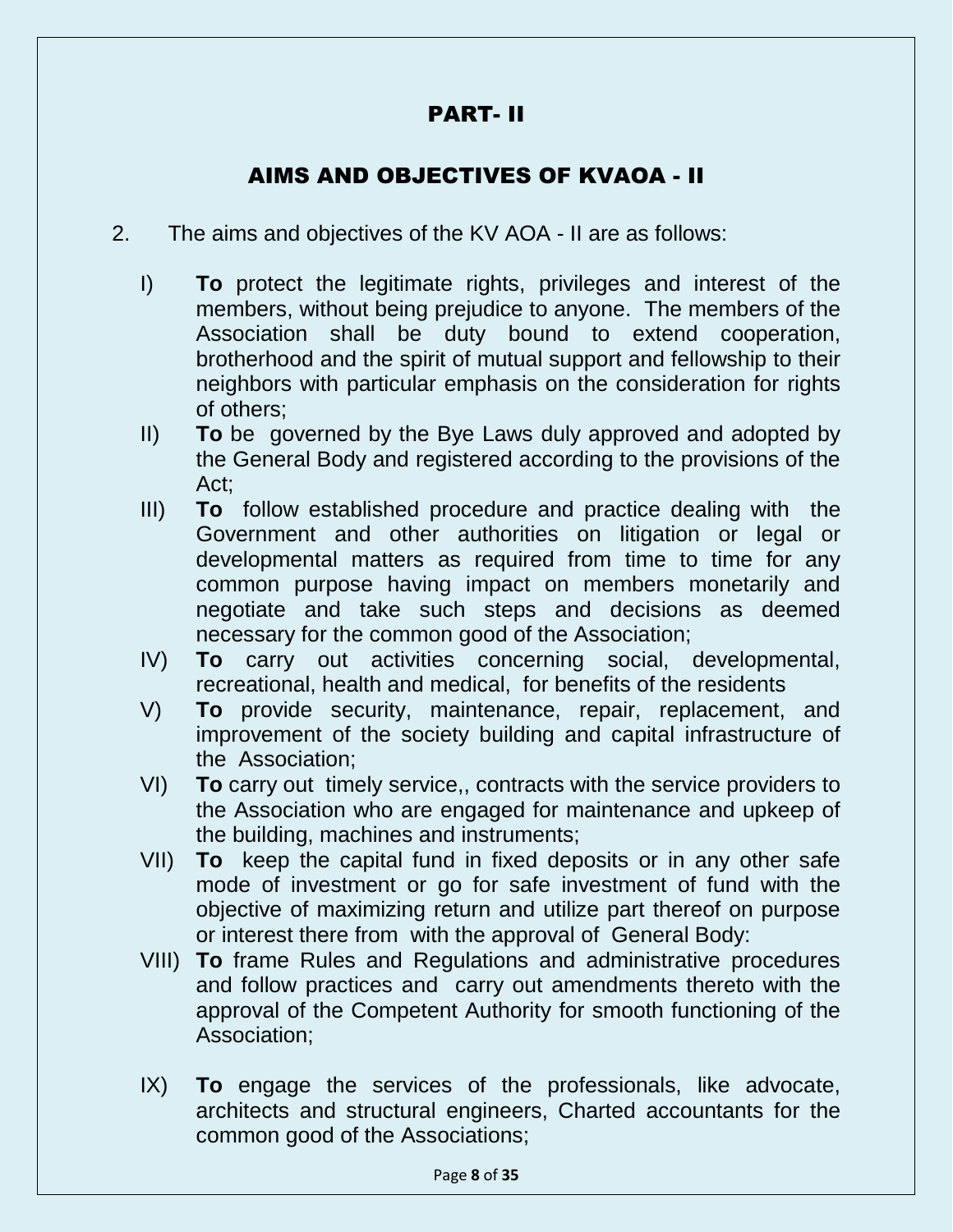- X) **To** collect fee, charges, compensation, fund from the members, from to time and utilize it for the purposes as approved by the Competent Authority;
- XI) **To** become member of the other organization or federation on the similar objectives for furtherance of common good of the Association;
- XII) **To** accept grants, donations and other forms of monetary benefits or in kinds from public bodies and Government or public representatives for furtherance of common good of the Association;
- XIII) **To** do and act for such services and things as may be considered necessary or as to be incidental to the attainment of the welfare of the Association.

--------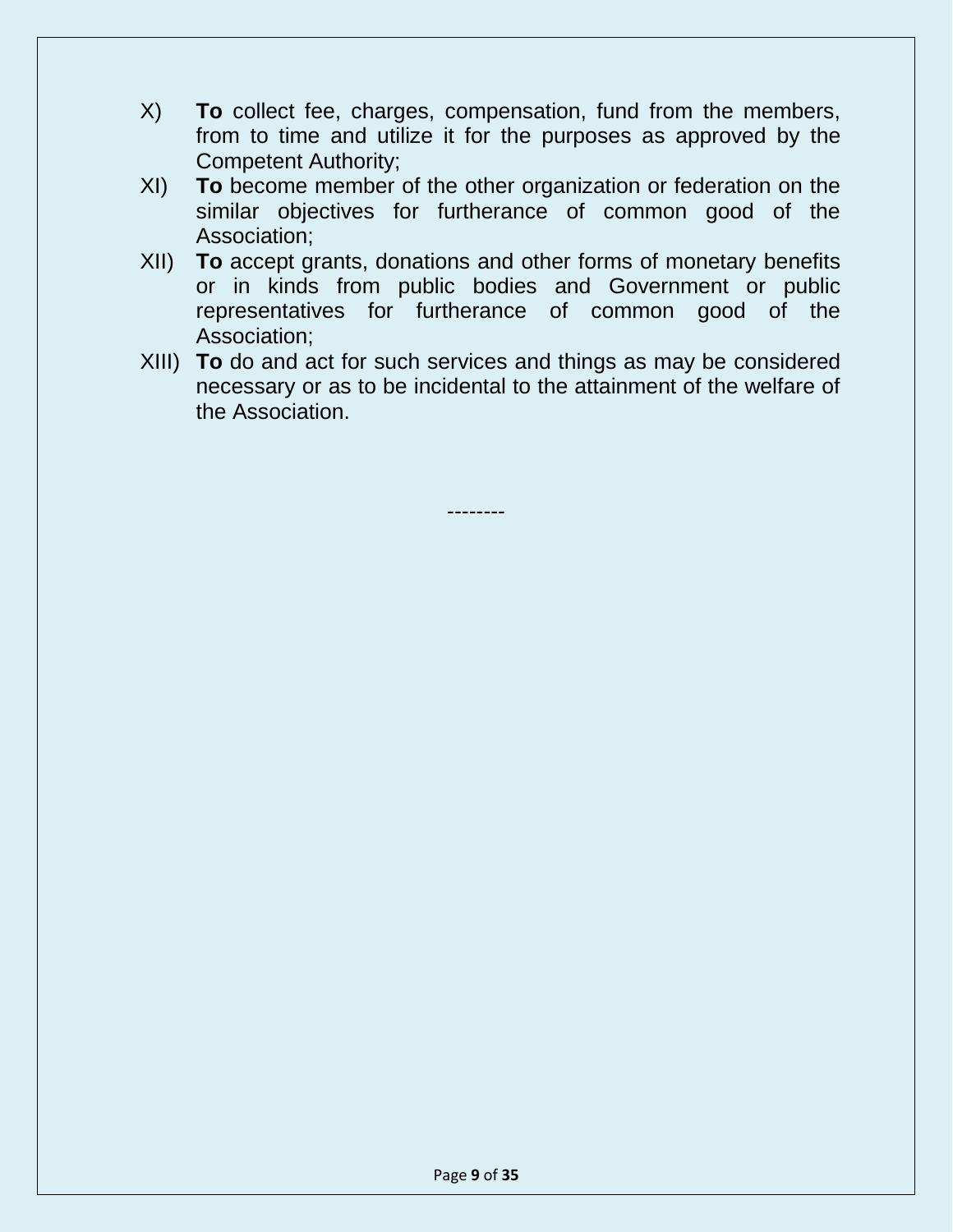#### BYE LAWS

#### PRELIMINARIES

3. The Name of the Association is **"Kendriya Vihar Apartment Owners' Welfare Association Phase II or KV AOA-II** and its registered address is Kendriya Vihar AOA-II, Begunia Barehi, Bhubaneswar, Odisha 752054. Any change in the address shall be notified to the Government of Odisha within 30 days of such change and seek confirmation to the effect that changed address has been taken on record.

4. In these Bye Laws unless there is anything repugnant to the subject or context, the expression the Act means 'Orissa Apartment Ownership Act, 1982' and amendments thereto. The Rules means the 'Orissa Apartment Ownership Rules 1992' and its words and expression defined in the Act and used in these Bye Laws shall have the same meaning as assigned to them in the said Act and the Rules.

#### OBJECTS

5. The objects are the same as defined in **Part II** Para **2** of the Memorandum of Association.

#### ELIGIBILITY CONDITIONS FOR MEMBERSHIP

6. A person to be a member of the Association shall satisfy the following eligibility conditions:

- (i) Every person who owns an apartment and has taken possession of it in Kendriya Vihar Phase II, Begunia Barehi, Bhubaneswar-752054 and has executed respective declarations pursuant to the Bye-laws and in consonance with the provisions of Orissa Apartment Ownership Act, 1982**;**
- (ii) A person who is competent to contract according to Section 11 of Indian Contract Act 1872 viz. must be of majority age and has sound mind;

#### PROVISION FOR JOINT MEMBERSHIP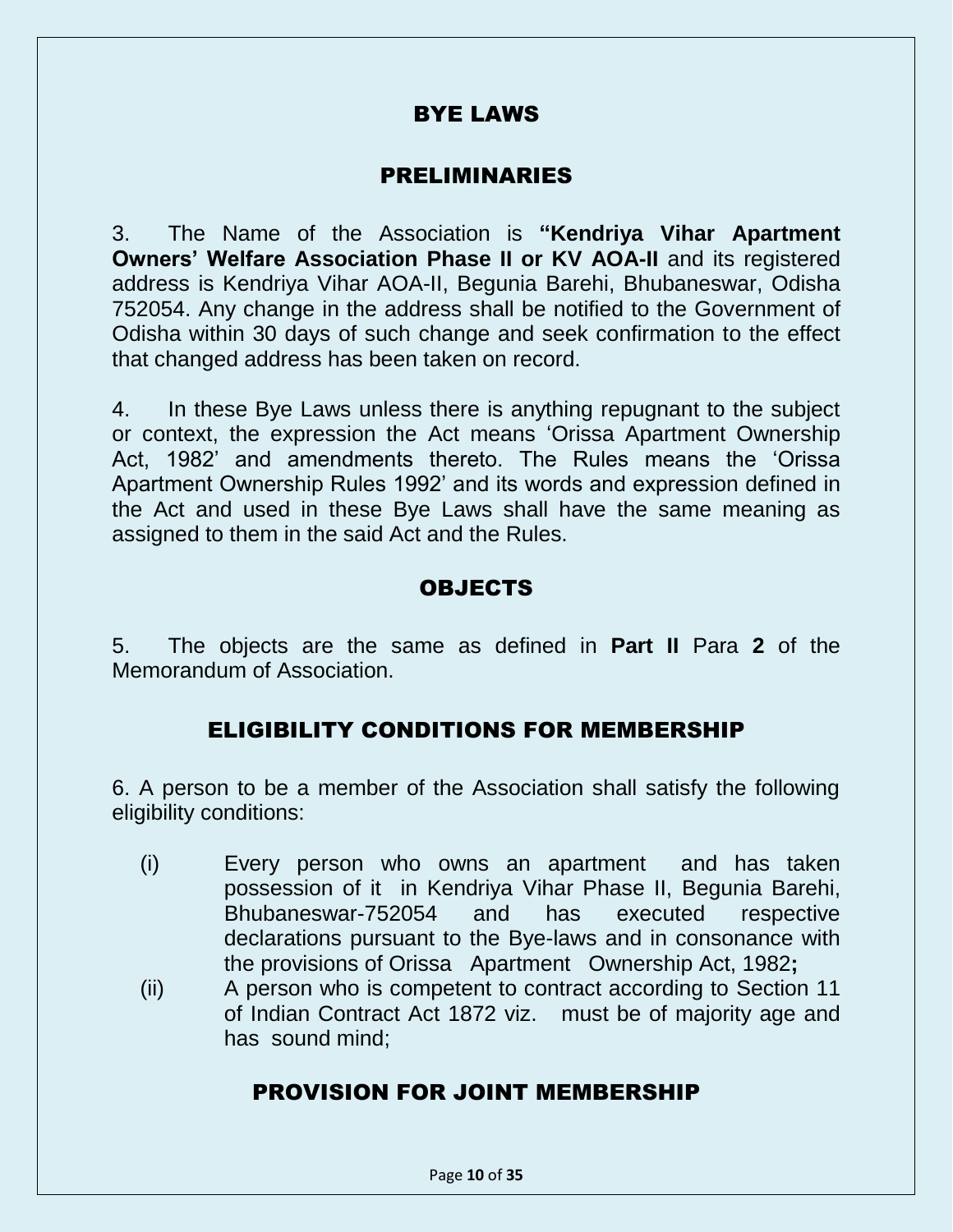7. Joint Membership can be granted based upon the proof of ownership, duly registered by the members that the ownership title of property belongs to the two members. However, for the voting right, both the members shall make a declaration in writing that the person whose name stand first in the share certificate shall have the right to vote and the second member will not have voting right. All liabilities will be borne jointly and severally by both of them.

#### MEMBERSHIP FOR MINOR AND PERSONS OF UNSOUND MIND

8. The Association may admit minors and persons of unsound mind **only** in cases of inheriting share or interest of deceased members through their legal heir or representative or guardians, or on production of death certificate whichever is applicable. The members so admitted will enjoy such rights and liabilities as are laid down for other members except the voting rights which will remain suspended till he /she attains majority.

#### PROCEDURE FOR GRANT OF MEMBERSHIP

9. Every person seeking membership shall submit an application to this effect and shall sign a declaration that he/she shall abide by the Rules and Regulations of the Association.

10. Every member on admission shall pay a sum of Rs. 100 as admission fee and Rs. 1000 as share money which shall not be returned to the member in any case.

11. The person's application in prescribed format by the Committee for membership shall be placed before the committee by the Secretary in a meeting of the Committee for acceptance by majority and once accepted, the authorized members of the committee will affix their signatures on the share certificate after recording it in the proceeding register. The person on becoming member shall be deemed to have acquired all the rights and incurred the obligation and liabilities of a member of the Association.

12. The committee in the event of refusal for grant of membership to any person shall record the reasons in the proceeding register and shall communicate to the persons giving reasons as to why his/ her membership has been rejected by the committee. Thereafter, the person is entitled to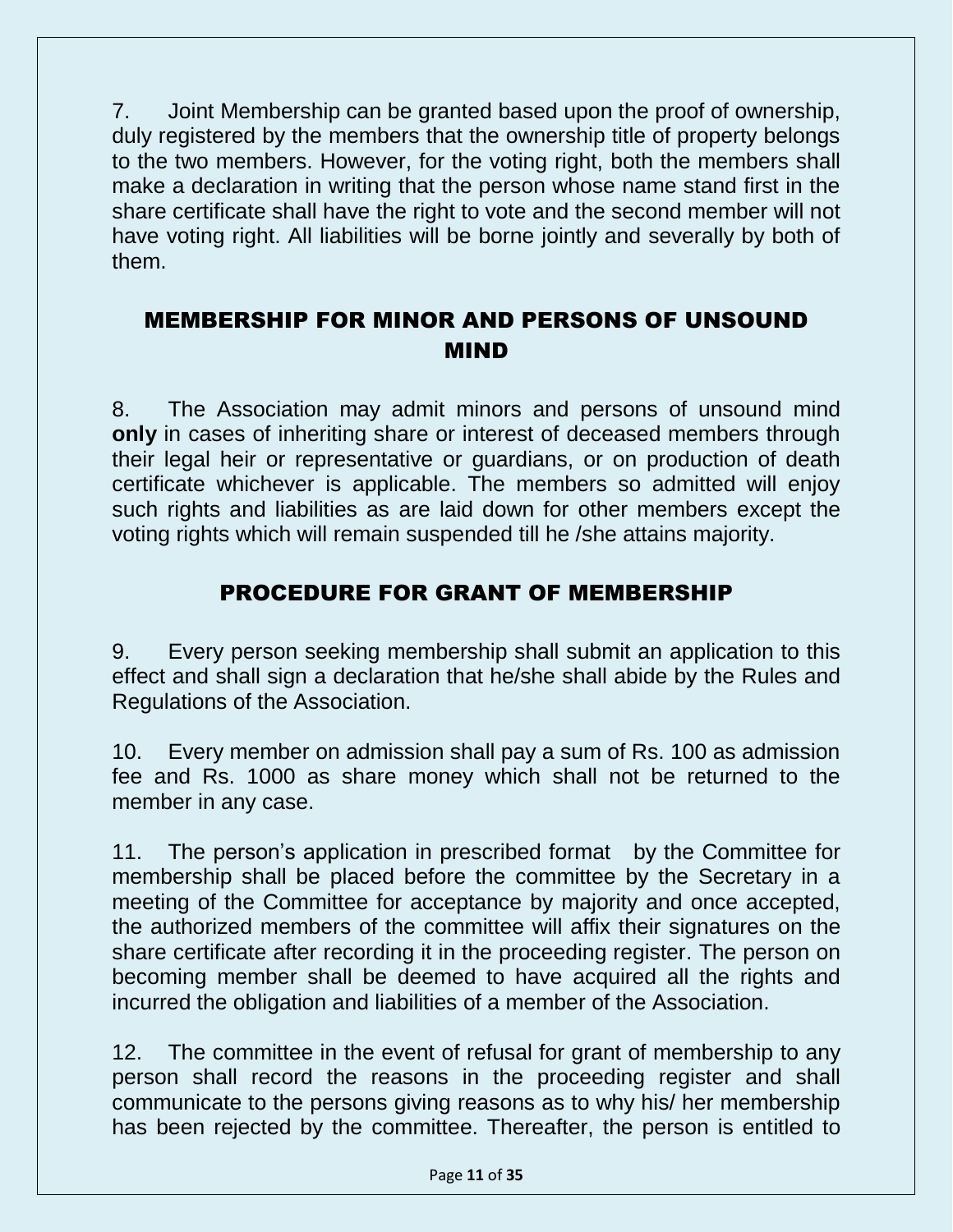appeal before the appropriate authority in Bhubaneswar jurisdiction.

#### EXPULSION OF MEMBER

13. The member of the Association may be expelled by the managing committee on any one or more of the following grounds:

- (i) if he/she has been a persistent defaulter in respect of dues of the Association after giving a show cause notice in the respect;
- (ii) If he/she has willfully deceived the society by making any false statement or submitting false documents to obtain the membership of the Association;
- (iii) If he/she has brought disrepute to the Association by his misconduct or has done any other act, that is detrimental to the interest of Association and has adverse impact on peaceful living in the campus and its proper working;

Provided that no such resolution shall be passed unless the member concerned has been given an opportunity of being heard; and

Provided that a resolution has been passed by the committee on a majority vote and approved by the General Body. After the expulsion letter is served on the member, he/she will be entitled to appeal before the available legal forum in Bhubaneswar jurisdiction.

#### CEASING OF MEMBERSHIP

- 14. A person ceases to be member on the following grounds:
	- (i) On death of member;
	- (ii) For lack of confirmation of membership;
	- (iii) When his resignation of membership is accepted;
	- (iv) On expulsion of membership by the Association;
	- (v) On selling out the flat, the date of sale deed will be taken for date of ceasing of membership;
	- (vi) False declaration of statement.

15. A person on ceasing of a member of the Association shall have no claim on the reserve fund, or any other fund and property of the Association.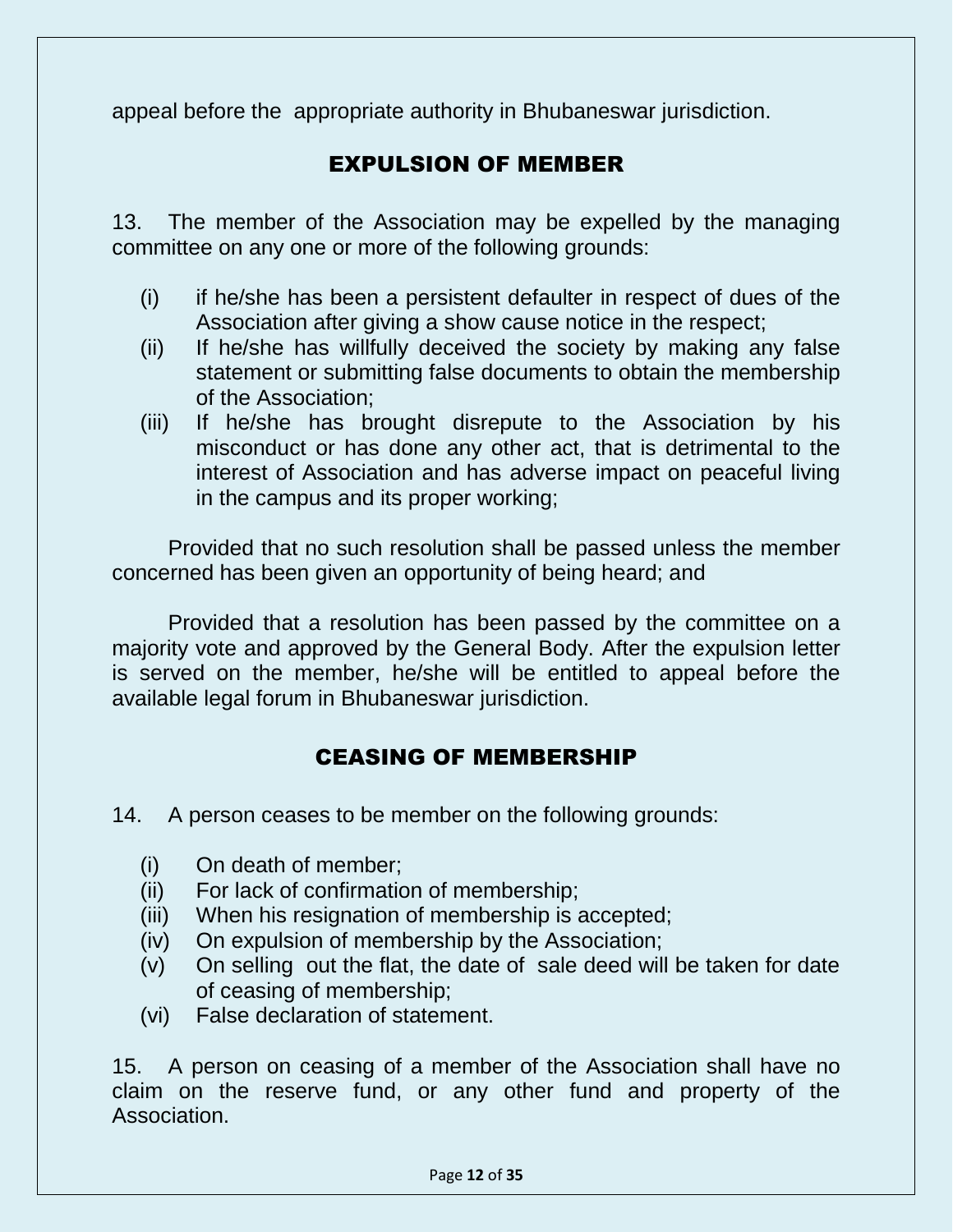#### TRANSFER OF OCCUPANCY RIGHTS

16. No transfer of share or interest of a member in occupancy right, except the transfer to his heir or a nominee, shall be effective unless:

- a) prior permission of the Association in the form of No Objection Certificate (NOC) has been taken by the transferor;
- b) dues of the Association are paid or transferred to the transferee with the consent of the Association;
- c) the transferor vacates and gives possession to the flat to the transferee;
- d) the transferee applied and acquired membership of the Association.

#### CAPITAL

- 17. The capital of the Association shall be composed of:
	- a) One time Corpus Fund received from the CGEWHO;
	- b) The share value @ Rs.1000 per share per member;
	- c) Realized Profits or interest;
	- d) Donations and Grants if any;
	- e) Capital fund received from members if any;
	- f) Other Funds in the nature of capital if any;

#### CORPUS FUND

18. The Association shall create a Corpus Fund. The one time fund transferred by the CGEWHO for building maintenance and other capital expenditure along with the surplus fund if any collected from members shall form the corpus fund. The fund shall be invested either in fixed deposits in the bank or in other safe mode as decided by the Association.

#### ANNUAL BUDGET FORNEW PROJECTS, MAINTENANCE, REPLACEMENT AND ESTABISHMENT

19. The Committee shall prepare the budget for the ensuing year that will include both Capital and Revenue expenditure for the new works, likely maintenance expenditure for the building, machinery and equipments and establishment expenditure for approval of the General Body which will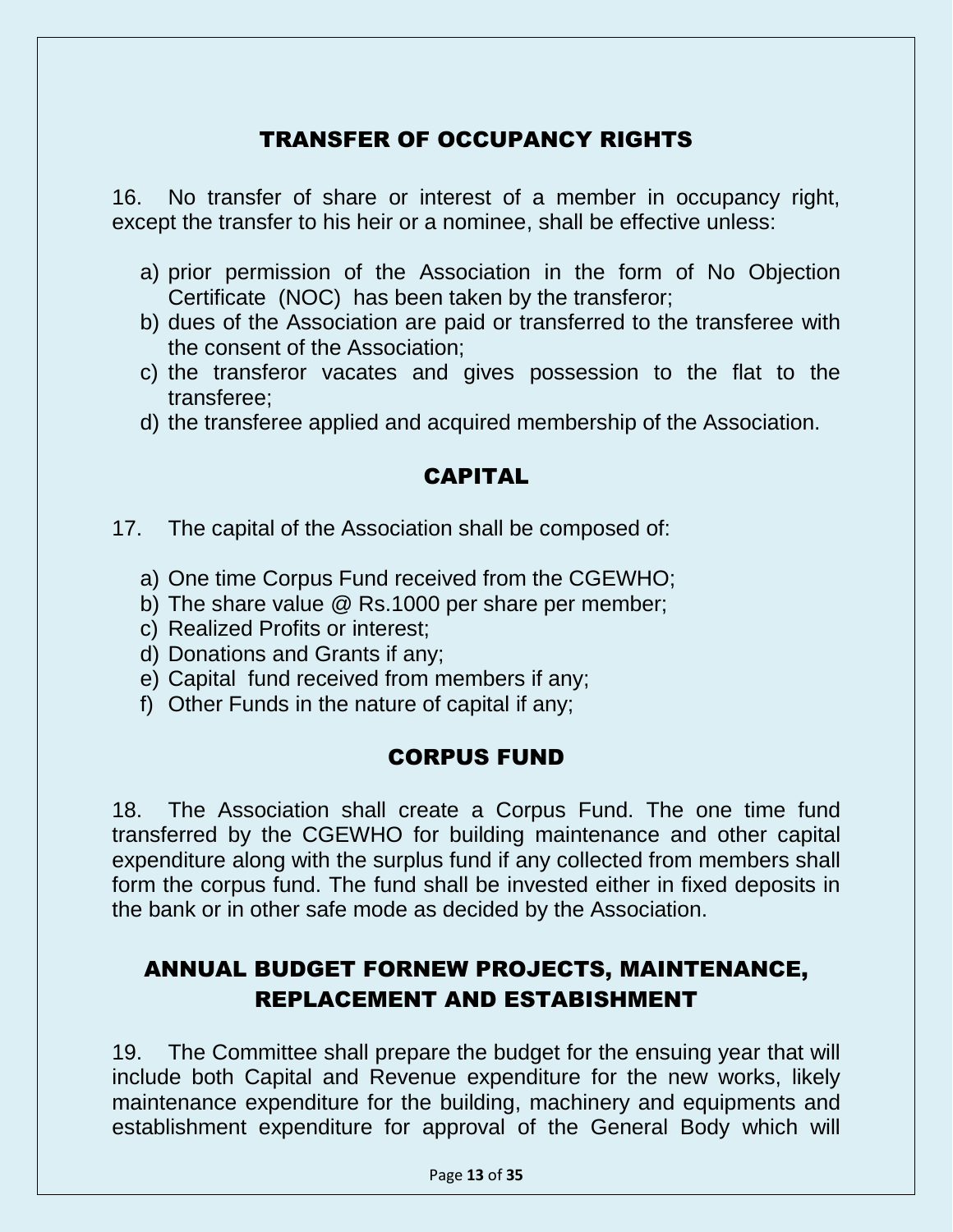approve in the month of February /March, well before the next financial year.

#### ANNUAL MAINTENANCE CONTRACT

20. Annual Maintenance Contract (AMC) for machinery and equipments needing regular maintenance shall be made by the committee prior to the expiry of contract and the list of such contract with the contracted amount shall be part of the Annual Budget.

#### REPLACEMENT FUND

21. In order to replace machinery and equipments after certain time period of life, such as Lifts, Fire System, Generators and sub stations etc. the Association shall create a replacement fund with contribution from the members on annual basis and the fund so collected from members shall be utilized for the defined purpose with the approval of the General Body. The Fund shall be kept in fixed deposits and without the approval of the General Body it shall not be withdrawn and utilized for any other purpose.

#### MAINTENANCE FUND

22. The Association shall collect contribution from members monthly/ quarterly/ annually as decided by the General Body contribution towards maintenance of the building and running the establishment. Interest from the Corpus fund, partly or fully as approved by the General Body may form part of the maintenance fund.

23. Delayed payment shall attract penal interest of 12 percent per annum or any higher rate as decided by the General Body.

24. Non- payment of contribution for maintenance of building and running establishment by member continuously for six months shall automatically attract fulfillment of conditions for defaulter and in that case interest shall be capitalized every month with effect from seventh month onwards. The Committee shall take necessary steps to recover the dues filing court case. However, prior to that show cause notice shall be issued to the defaulter as to why water supply, electricity to the common area, restriction for use of common property and facilities etc should not be stopped. In spite of that if dues are not cleared, then the committee shall file case in the court for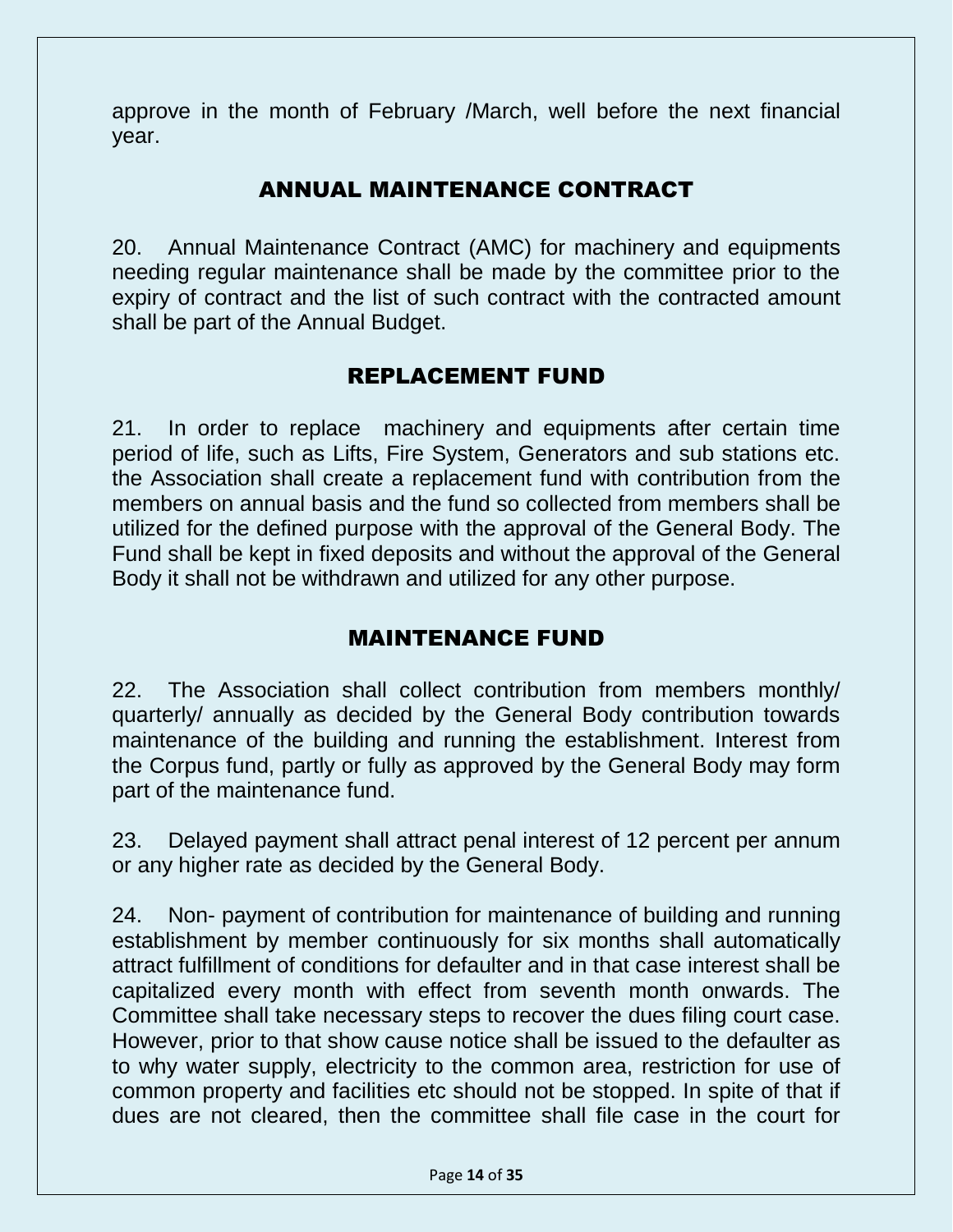recovery of dues from the member. Even if the flat remains locked, the member who has taken possession of flat shall have to contribute the monthly charges as decided by the General Body for maintenance.

25. Maintenance fund not likely to be utilized immediately shall be invested with a view to generating interest. Ideally, while Capital Fund should be kept in fixed deposit till the time it is required for utilization for the defined purpose, Maintenance Fund should be kept in Swipe Account in the bank to maximize the interest.

#### SHARE CERTIFICATE

26. Every member shall purchase share of one unity of Rs. 1000 at the time of becoming member. Share shall be paid up in a single payment. Share certificate shall be issued under the seal of the Association after the full amount has been realized. Share Certificate shall be signed by the President, Secretary and the treasurer.

27. If Share Certificate is lost, a duplicate shall be issued by the Committee after the member requests so, on the production of an affidavit and payment of Rs. 200 for duplicate share certificate. Issue of duplicate share certificate shall be approved by the committee and recorded in the proceeding book.

#### CONDITIONS FOR CEASING OF MEMBER

28. A member who has sold his flat by registered sale deed shall cease to be member of the Association from the date of sale of flat. The purchaser having registered sale deed may apply for membership of the Association by paying transfer fee of Rs. 20,000 (D Type), Rs. 15,000 (C Type) and Rs. 10,000 (B Type), Share money of Rs. 1000 and admission fee as per the provision of Bye laws. The Committee shall grant membership to the applicant after being satisfied that the applicant fulfills all required conditions to be member of the Association. In the event, the committee rejects the application; the applicant will be entitled to appeal before the appropriate forum.

#### FORFEITURE OF SHARE MONEY AND SET OFF OF DUE

29. The share money of the member who has sold his flat shall stand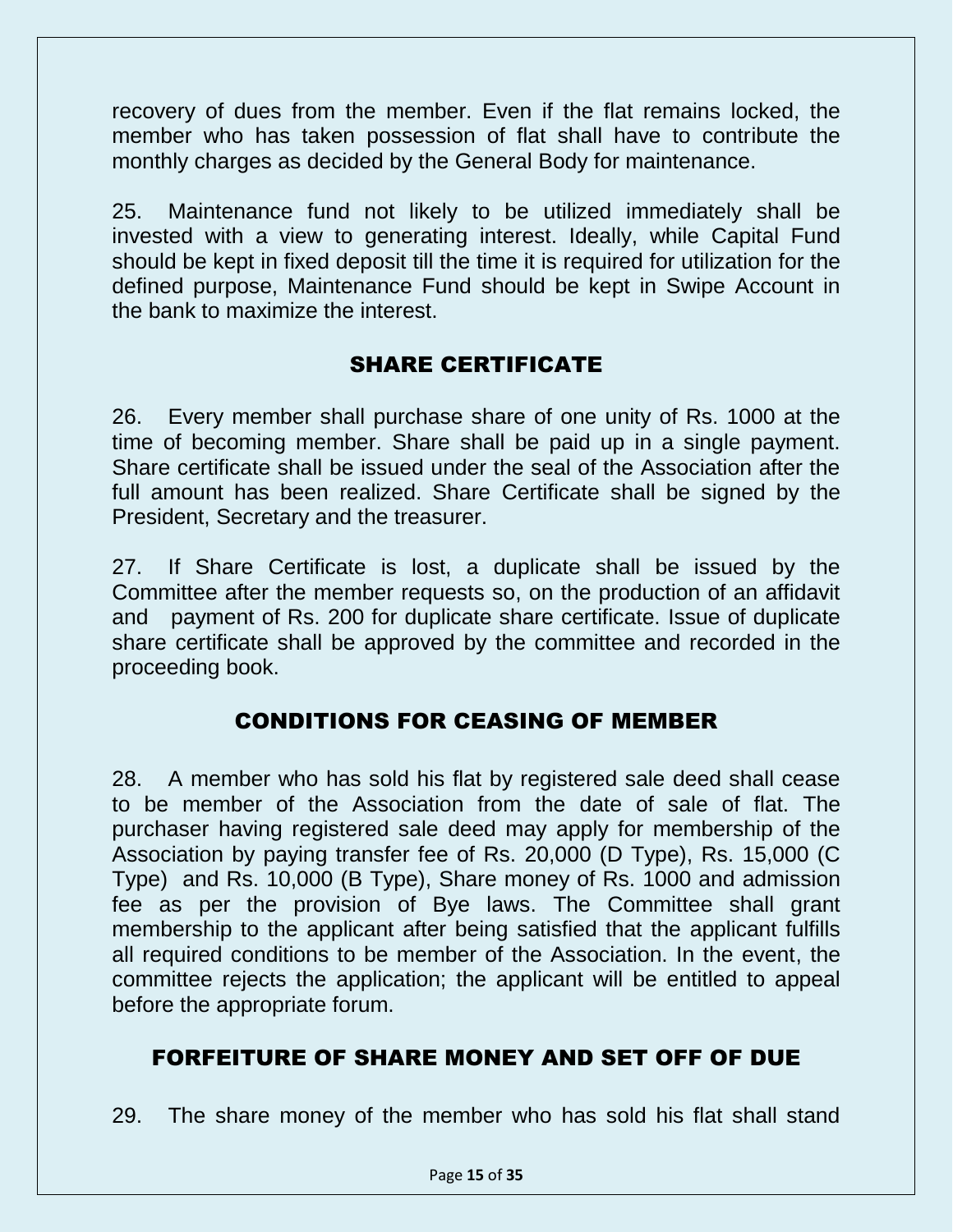forfeited with effect from the date of sale deed and the proceeds shall be credited to the maintenance fund of the Association.

30. The Association shall have the right to set off any money due on any account from the society to a member or past member or person claiming through him in payment of any sum which he owes to the society or for which he stands surety.

#### LIABILITY

31. The liability of a member for meeting any deficit in the assets value of the Association, in the event such need arises, shall be limited to five times of the face value of the subscribed share.

#### POWERS AND FUNCTIONS OF GENERAL BODY AND ITS MEETING

32. The final authority in the Association shall vest in the General Body of members on all matters of the Association; provided that a committee duly elected or selected by the General Body shall exercise such powers as may be provided or specified in the Bye Laws.

33. The duties and powers of the General Body are:

- (i) **To** elect, suspend, remove members of the managing committee, President, Vice President, Secretary and Treasurer;
- (ii) **To** consider report of the committee on any matter;
- (iii) **To** consider the Audit report, inspection report, Inquiry report relating to the affairs of the Association;
- (iv) **To** amend Bye Laws of the Association ;
- (v) **To** fix the terms and rate of penal interest on defaulters;
- (vi) **To** fix the monthly contribution by members for maintenance of assets and running establishment of the Association
- (vii) **To** decide the manner in which development and welfare measures are to be carried out for the Association;
- (viii) **To** decide the terms and conditions on which flats are to be leased and the Dos and Don'ts to be followed by the residents;
- (ix) **To** frame Rules of Business and Regulations and procedures for transaction of business of Association;
- (x) **To** consider any other business brought forward by the Committee.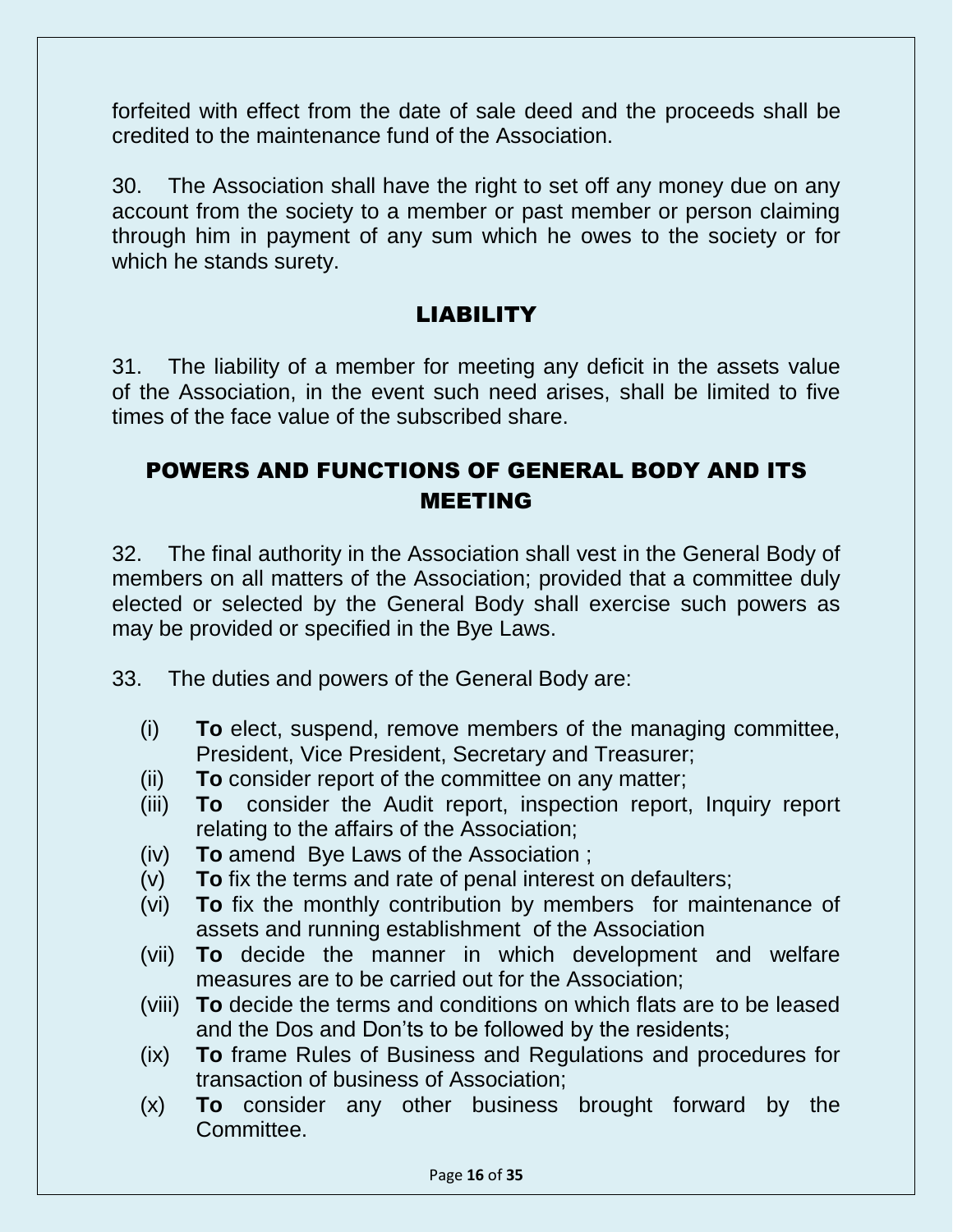34. The **Annual General Body Meeting** of the Association shall be held within 180 days of the financial year to consider and approve (a) the Budget for the ensuing year; (b) Election of members of the committee if any; (c) Consideration and passing of Audit report; (d) The progress report of the works initiated or the Action Taken Report of the decisions taken by the General Body in the previous meetings; (e) Consideration of any other matter which may be brought forward by the committee.

35. The **Special General Body meeting** may be called by the committee at any time on the requisition of one fifth members of the total members of the Association to consider matters of urgent nature OR by the committee with agenda items which require approval of the General Body.

36. For meeting of the General Body, notice shall be given through email with one copy pasted on the notice board of the office.

37. For Annual General Body meeting the notice shall be given to the members regarding date time and place and the agenda items at least 15 (fifteen) days in advance subsequently followed by the detailed agenda.

38. For Special general Body meeting notice shall be given regarding date, time and place at least 7 (seven) days in advance with broad agenda items followed by detailed agenda.

39. The presence of one third of the total members will form Quorum to begin deliberations of business. If quorum is not satisfied, then adjournment of half an hour shall be given and after that the meeting shall start to transact business.

40. Each member shall have one vote. The President shall have a casting vote in addition to his/ her vote as member and in case of tie on any subject, the casting vote shall be applied to ensure majority voting.

41. No proxy voting shall be allowed. No member shall be allowed to vote who is in default. In case of joint member, the first member shall vote; if he/she is absent, the second member shall be allowed to vote only on written application to the President in advance.

42. No matter shall be discussed in the General Body which has not been included in the Agenda; provided that the President may in case of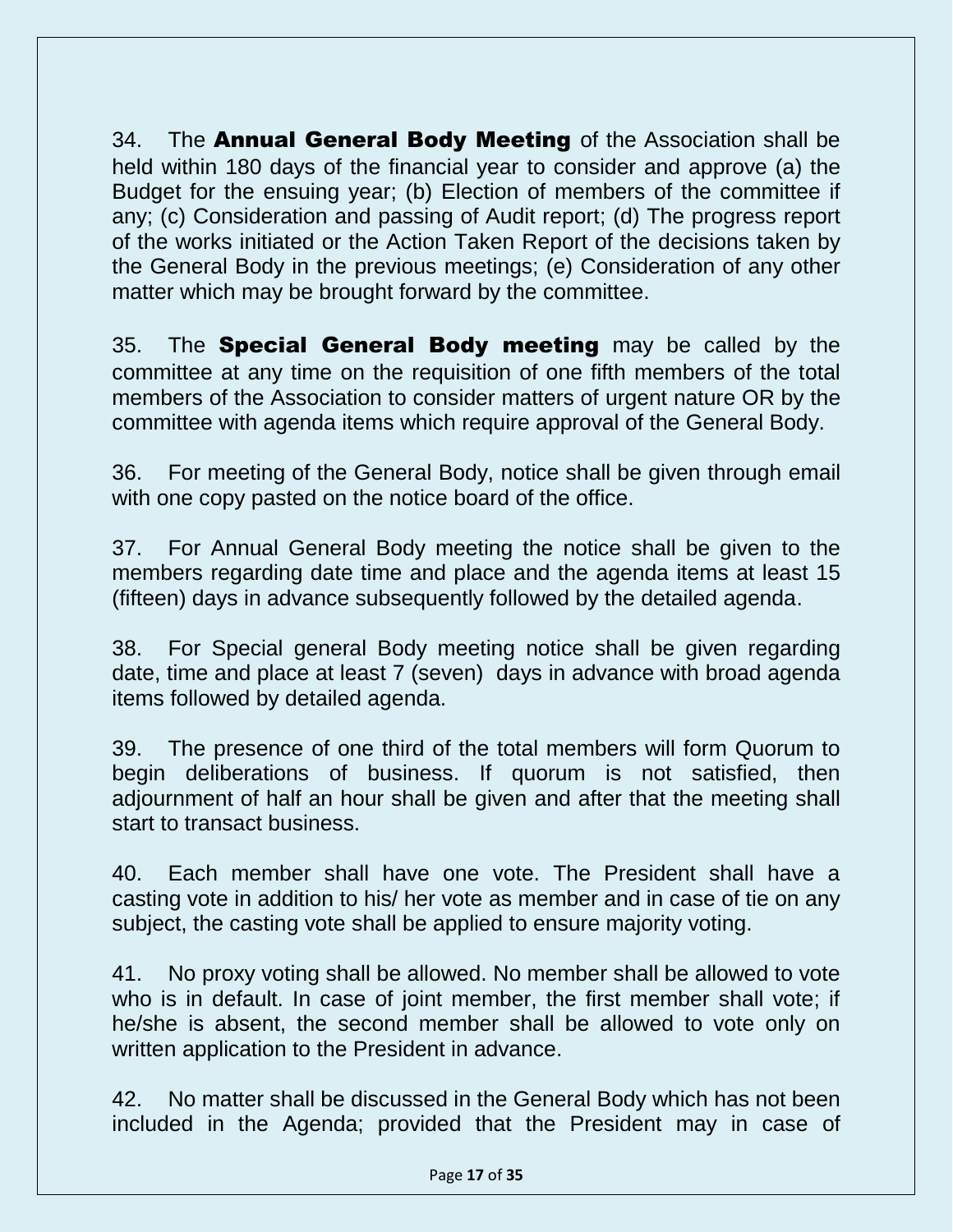emergency permit discussion on such matter when the majority of the members present so desires.

43. The meeting shall be chaired by the President. Only in his absence, the Vice President shall chair.

44. All business discussed and decisions taken in the General Body shall be recorded in the proceeding register within seven working days which shall be signed by the President and Secretary of the Association. No individual view expressed in the General Body shall be recorded, except the decisions taken on majority.

#### MANAGING COMMITTEE

45. The Managing Committee (hence forth to be known as Committee) shall consist of a President, Vice President, Secretary and Treasurer and one member from each Block (total 15 Blocks).

46. The term of the Committee shall be for three years from the date of assumption of office. President, Vice President, Secretary, and Treasurer shall not be eligible to hold the post consecutively for more than two terms.

47. If no lady member is represented in the process, the General Body/ Managing Committee may nominate two women members from the list of first owner or joint owner.

48. In the event of any casual vacancy/ vacancies arising out of resignation, death or disqualification of an executive member or members, the Committee shall co-opt member from the designated block/ constituency with the consent of the majority who will work for the remaining period of the tenure of the committee and will enjoy the same status as elected member in the committee including voting right.

49. In the event of any casual vacancy arising out of resignation, death, and disqualification of President, the Vice President will carry on business till the next General Body meeting when the issue shall be placed before the General Body to either ratify the arrangement made by the Committee or decide afresh electing an office bearer in the place, who will continue to work till the remaining period of the term of the committee. If the casual vacancy arises in the case of Vice President, Secretary or Treasurer, the Committee shall assign the business to one of the members and carry on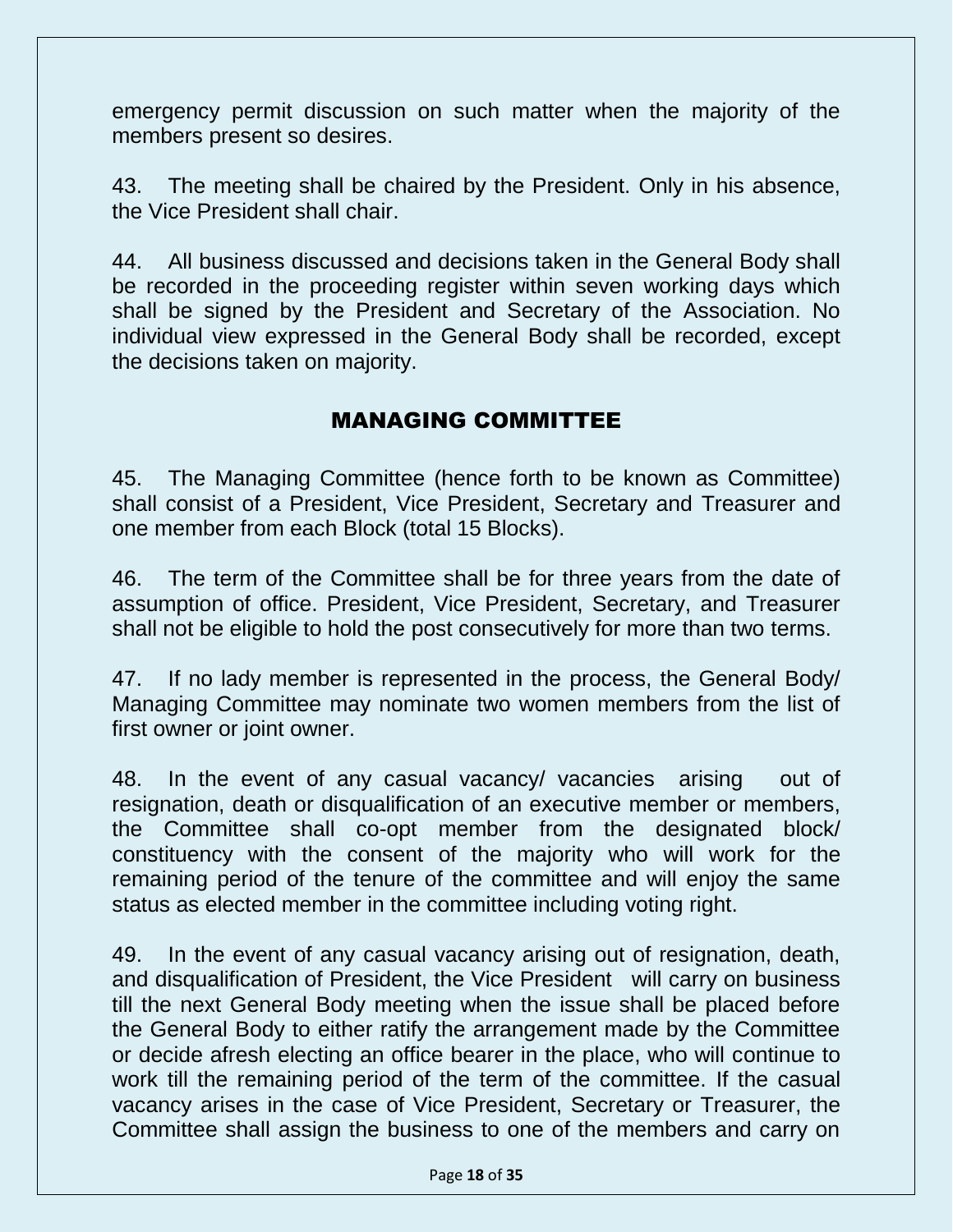the work till the next General Body meeting when the issue shall be placed before the General Body to either ratify the arrangement made by the Committee or decide afresh electing an office bearer in the place, who will continue to work till the remaining period of the term of the committee.

50. A member shall be removed from the Committee on proven charge of misconduct for which the committee may pass a resolution by majority vote. The casual vacancy created out of removal of the member shall be filled up by co-option of a member from that constituency for the remaining period of the term of the committee.

51. The President, Vice President, Secretary and Treasurer shall be removed on proven charge of misconduct by the General Body passing a resolution by majority vote. The General Body shall elect another office bearer to fill up the casual vacancy who will continue for the remaining period of the term of the committee.

52. Each member of the Committee shall have one vote and the President shall have casting vote in addition to his/her vote and in case of tie, the President can utilize the casting vote to ensure majority decision.

53. Meeting of the committee can be held at least once in a month and in addition, when necessary. Secretary shall issue the notice with agenda items for consideration.

54. All decisions in the committee shall be taken on majority basis. Minutes shall be written and recorded in the minutes Book with signature affixed by those participated in the discussion.

55. Notice for the meeting shall be given by the Secretary in advance at least two days in advance through email or in social media and a copy pasted on the Notice Board of the office. For any emergency meeting, it can be arranged in short notice through email or in social media like WhatsApp.

56. For day today management of cash, the Committee may designate one member other than Treasurer as Member (Cash Management) who will hold cash for emergency purpose and vet and verify all purchases made by cash transaction and will make statement showing the opening cash, date wise purchase, and cash in hand at the end of the month for meeting of the committee.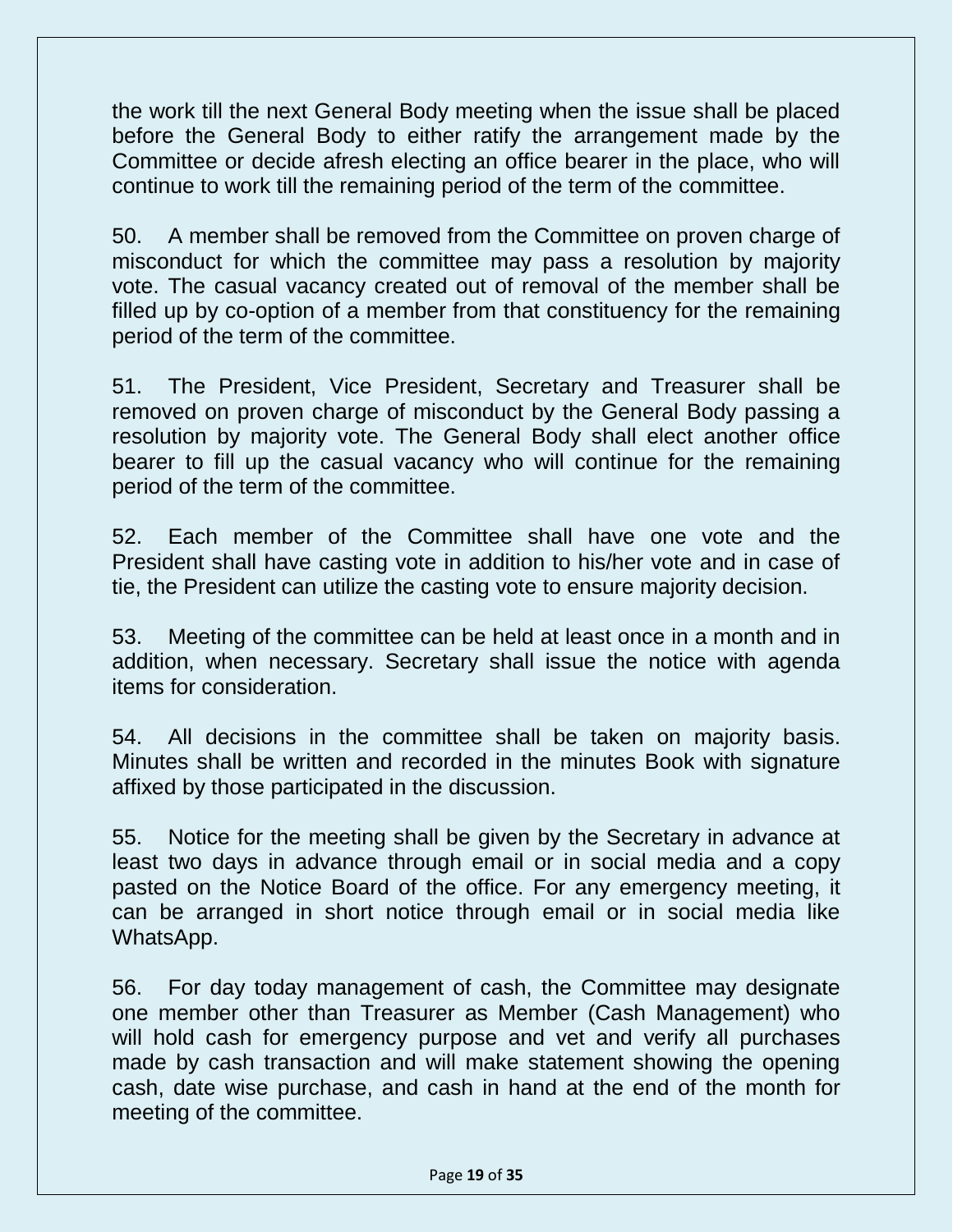#### EXPENDITURE TO BE AUTHORISED

57. Each piece of expenditure whether it is cash transaction or cheque payment shall be authorized by the Committee. The Committee shall in its monthly meeting pass the expenditure. A consolidated list of cash transaction will be prepared by the Member (Cash Management) and a consolidated list of expenditure by cheque payment will be prepared by Treasurer for the previous month which will be placed before the Committee who will pass it.

58. The expenditure for the previous month duly vetted by the Member (Cash Management) and Treasurer for Cheque payments be considered and approved in the monthly meeting and record taken in the proceeding register. A copy of the expenditure incurred in the month shall be pasted on the notice board for information of members.

59. A member of the Committee shall cease to hold office if one of the following conditions is satisfied:

- (i) Disqualified to be member of the Association;
- (ii) Applies for insolvency or is declared insolvent;
- (iii) Becomes unsound mind;
- (iv) If convicted;
- (v) Carries on business in the society contrary to the objective of Association;
- (vi) If indulges on corrupt practice abusing his position in the Association;
- (vii) Resigns and his resignation is accepted by the Committee;
- (viii) Becomes a defaulter in the Association.

#### POWERS AND FUNCTIONS OF THE COMMITTEE

60. The Committee shall exercise all powers except those reserved for the General Body subject to regulations and restrictions laid down by the General Body, and in particular the following powers and duties:

- (i) To observe the prescribed procedure, Act, Rules, Regulations, and provisions of Bye laws;
- (ii) To maintain true and accurate account of all money received and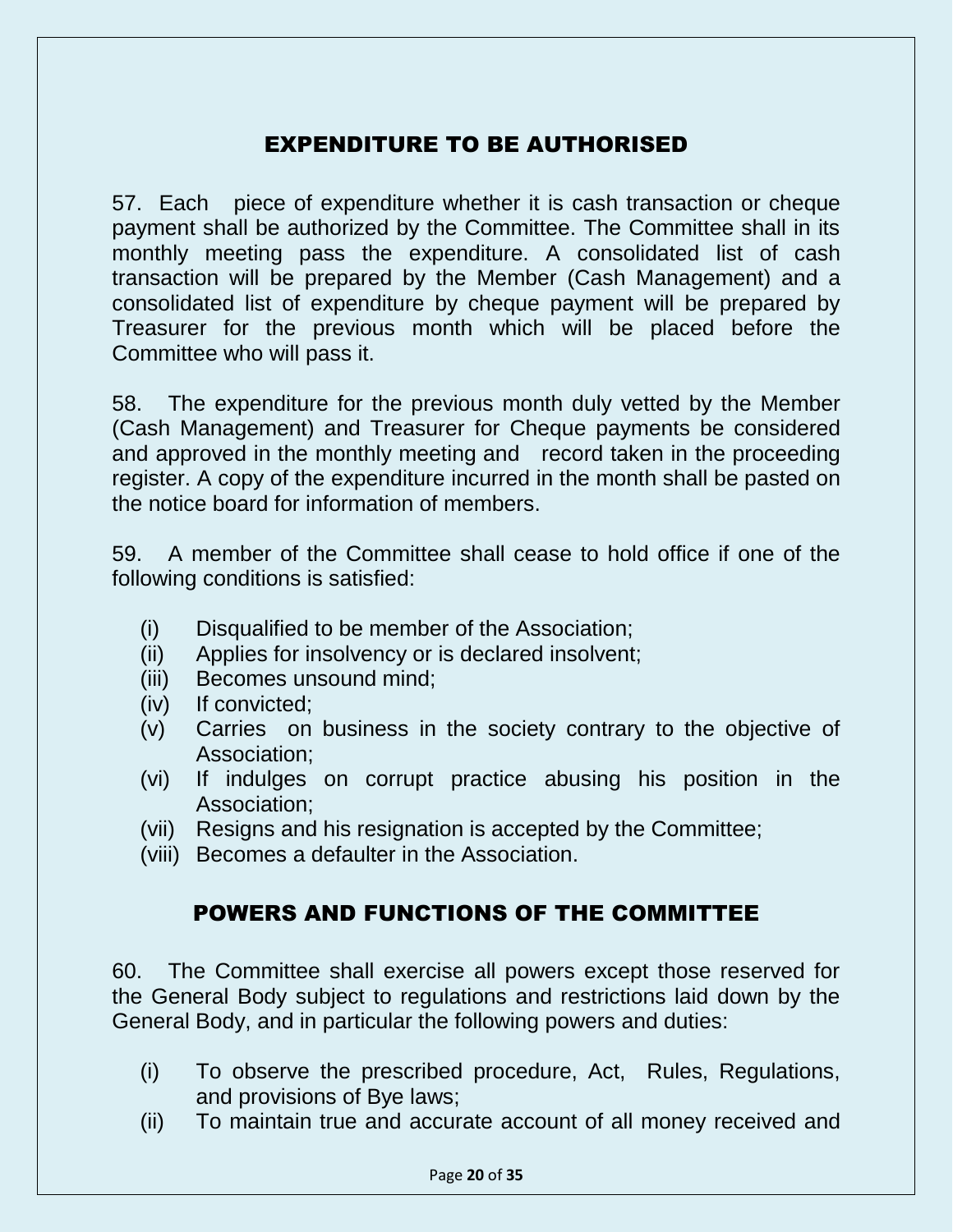spent;

- (iii) To keep the registers of members correct and up to date;
- (iv) To prepare and lay before the General Body the annual profit and loss account, audited balance sheet;
- (v) To examine the account, sanction contingent and other expenditure and supervise the maintenance of the prescribed registers;
- (vi) To keep the accounts of assets and liabilities;
- (vii) To take necessary action on the inspections of authorities;
- (viii) To admit new members and issue new shares and transfer old shares;
- (ix) To arrange for recovery of dues;
- (x) To convene the General Body meetings in accordance with the Bye Laws;
- (xi) To undertake contracts on behalf of the Association and make payments;
- (xii) To invest the funds of the Association;
- (xiii) To appoint, suspend, punish and dismiss the employee of the Association and fix their remuneration and frame service Rules;
- (xiv) To comply with the provisions of Govt. Acts, Rules and Regulations concerning with the management of the Association;
- (xv) To arrange for the custody of books, registers and other documents on the affairs of the Association;
- (xvi) To decide the manner of execution of works and its allotment to members of the Committee and members;
- (xvii) To carry development, construction work in the manner as may be decided by the General Body;
- (xviii) To co-opt Members against the casual vacancies of the Committee arising out of resignation, removal, death, disqualification etc.
- (xix) In the eventuality of no representation through election process from any block, the committee may co-opt a member from that block or from other block who will represent that block during the tenure of the committee.

62. The Committee shall exercise prudence and due diligence of ordinary man of business and shall be responsible for any loss sustained through act contrary to the provisions of Act, Rules and Bye Laws.

63. No member shall receive any remuneration from the Association as member of the committee.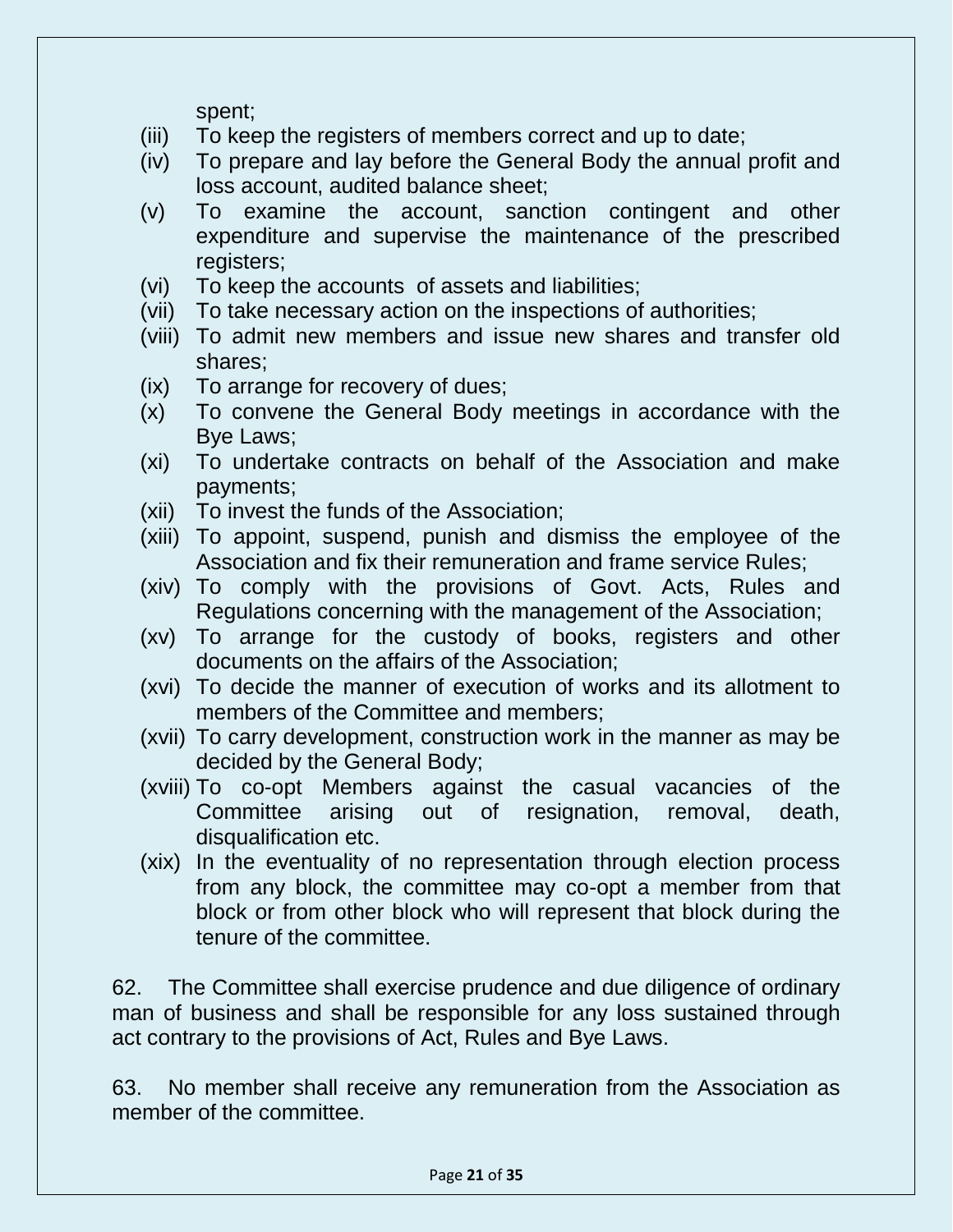64. No member shall appropriate any benefit from the Association by deciding in favour of himself being part of the committee.

65. All business discussed shall be recorded in the proceeding register and members present shall affix signature on it.

66. The Committee may appoint Sub- committee with members of the committee and outside experts on the subject when need arises and take decisions or submit report to the General Body for taking decision on affairs of the Association.

#### DUTIES AND RESPONSIBILITIES OF PRESIDENT

67. The President shall have the highest authority in the Association and shall have the general and overarching control and supervision over everything relating to affairs of the Association. He is the Chief Executive in the Association. All activities in the Association shall be and deem to be in the name of the President. He shall preside over the meetings of committee and general body meeting of the Association and shall provide the pivotal link between Association and outside and among members.

#### DUTIES AND RESPONSIBILITIES OF VICE PRESIDENT

68. Vice President in order of protocol in the Association is next to President and shall have the same duties and responsibilities of President in his absence.

#### DUTIES AND RESPONSIBILITIESOF SECRETARY

69. The following responsibilities shall be delegated by the Committee to the Secretary:

- (i) He will be the head of the office;
- (ii) He will keep the Books of Accounts, Registers, Audit Reports, Proceeding Books in safe custody and prepare and file returns and statements to the Government;
- (iii) All communications will be issued under his signature, except where the President decides to communicate following certain protocol. He will get the Audit of the accounts completed in time for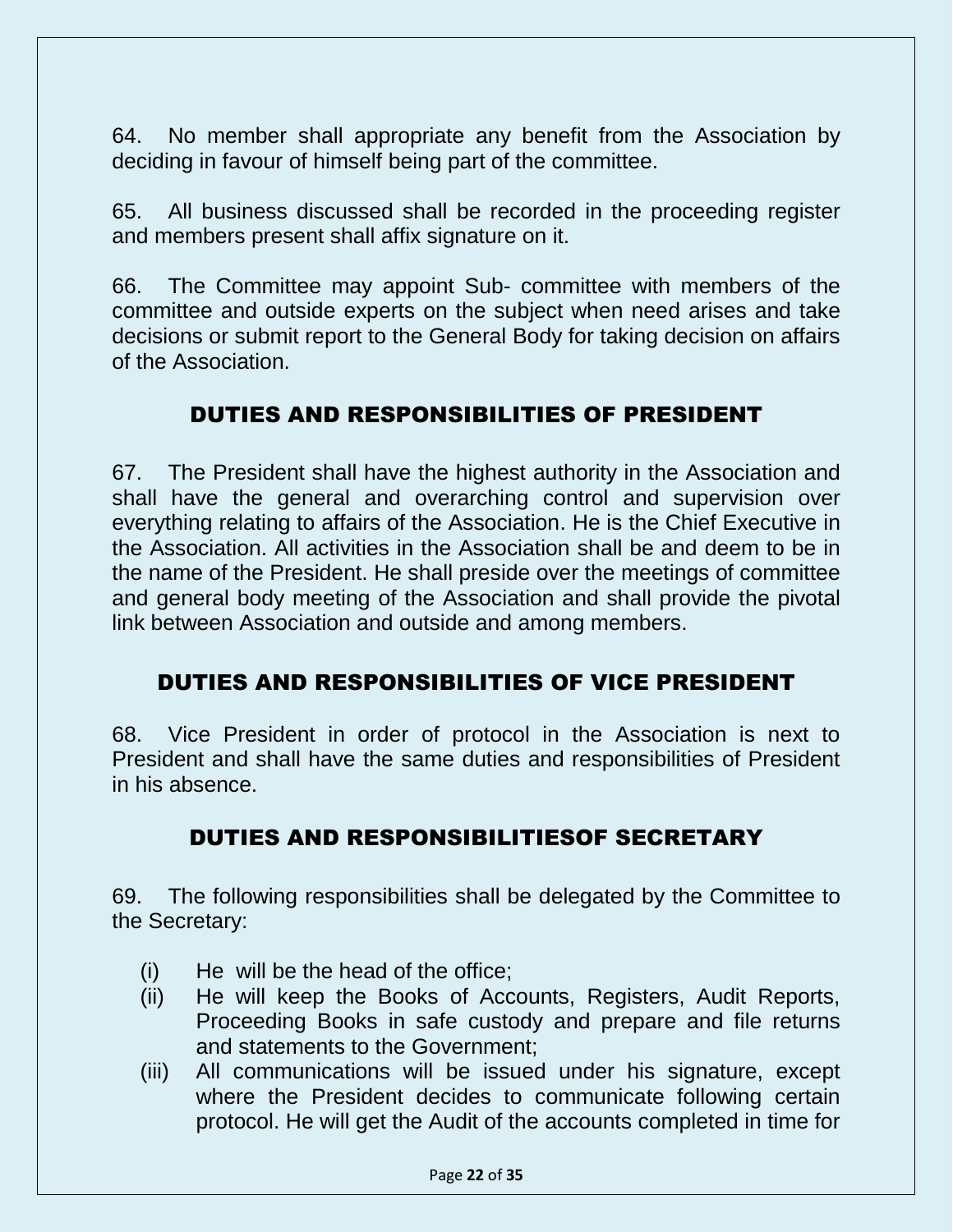consideration of AGM.

- (iv) He will issue notice for the meeting of the Committee and General Body in consultation with the President and shall prepare the Agenda for the meeting. He will draft the minutes of the meeting and will get it approved from the Presiding Officer/ Chairman and will take into record in the Proceeding Registers.
- (v) Once the decisions are taken by the committee he, on behalf of the Association, will be the nodal and authorized person to sign contracts with the parties, particularly in the cases of Annual Maintenance Contract, hiring persons for office and other works;
- (vi) He is the Record Officer of the Association according to Record Management and shall follow the schedule of record keeping. Whosoever may be keeping, these records of office shall always be deemed to be in Secretary's custody. He shall be responsible for their safe delivery to his successor after making a list of documents handed and taken over.

#### DUTIES AND RESPONSIBILITIES OF TREASURER

70. The following items of works will be the duties and responsibilities of Treasurer:

- (i) He will keep or cause to be kept all Books of Accounts, Vouchers and shall prepare or caused to be prepared Annual Profits and Loss Accounts, Receipts and Disbursement Account and the Balance Sheet.
- (ii) Whosoever may be writing the Books of accounts, these shall always be deemed to be in Treasurer's custody and he shall be responsible for their safe delivery to his successor after making a list of documents handed and taken over.
- (iii) He will supervise Audit to be completed and will provide all necessary clarification to the Auditor.

#### MEMBER (CASH MANAGEMENT)

71. One member shall be given the responsibility of cash management, who will take charge of cash in hand including cash withdrawal and spending and will maintain detailed account of cash management during the month. He shall vet all procurement done under cash transaction. The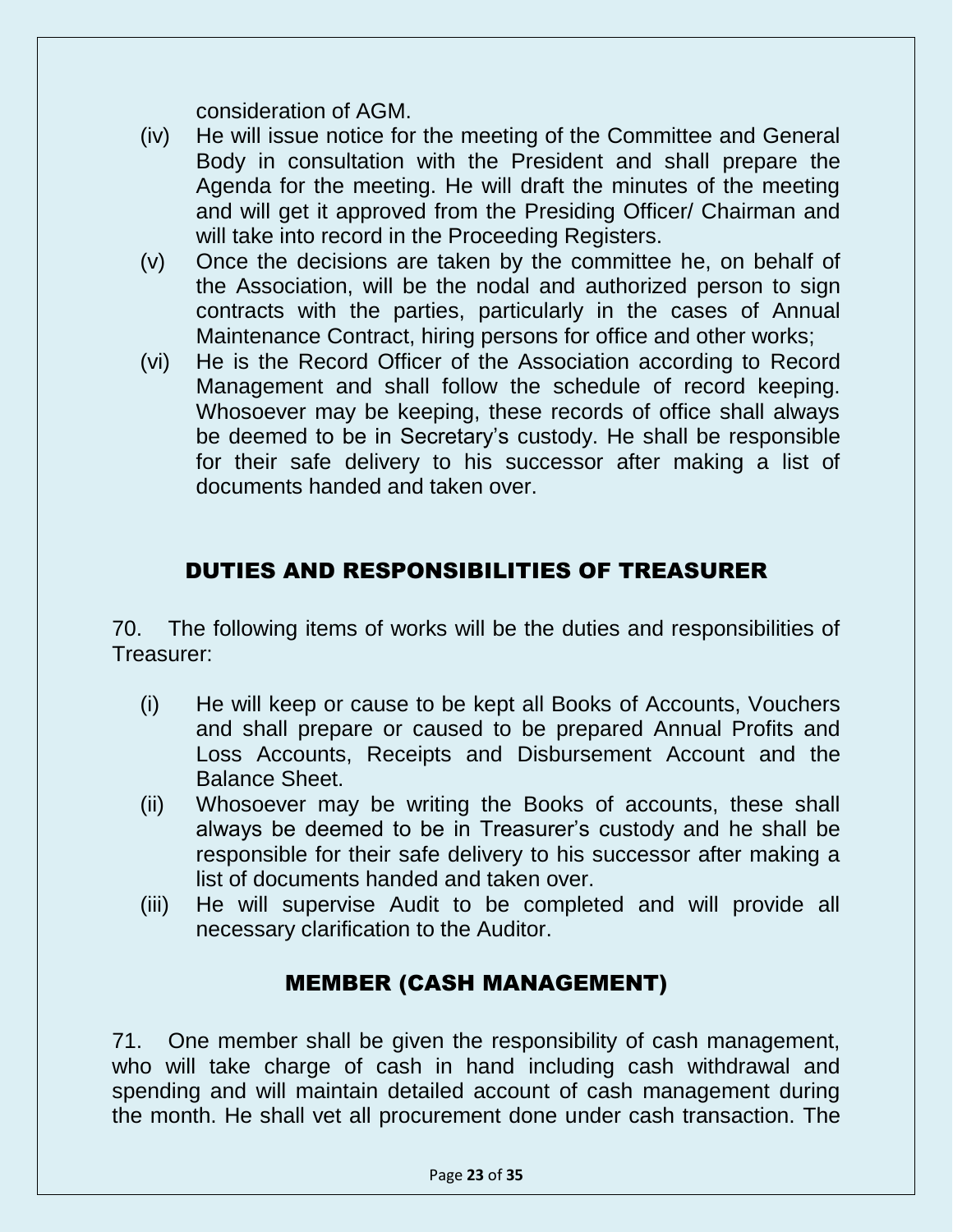statement of cash management for the month showing opening cash, purchases and procurement, and the cash in hand by the end of the month will be placed before the committee.

#### EXPENDITURE TO BE APPROVED BY COMMITTEE

72. The members of the Committee shall be collectively and individually responsible for Fund Management of the Association. Therefore, expenditure for works shall be duly approved by the committee in its meeting and minutes recorded in the proceeding register.

#### POWER OF WITHDRAWAL OF FUND

73. President, Secretary and Treasurer shall be vested with power of withdrawal of money the from bank on joint signature of at least two signatories. For operational point of view, normally Secretary and Treasurer shall be authorized by the committee for withdrawal of fund with joint signature from the bank. However, on emergency situation, if one of them is not available, President may, along with other sign the cheque for withdrawal.

#### CONSOLIDATED EXPENDITURE LIST TO BE DISPLAYED IN THE NOTICE BOARD

74. The consolidated list of expenditure for a month after it is passed by the Committee shall be displayed on the notice board for information of the members or in the WEB SITE of the Association for information of all.

#### DOCUMENTS /REGISTERS TO BE KEPT PERMANENTLY

75. The following documents/ registers of the Association shall be permanently preserved in the Office under safe custody of Secretary:

- (i) Registered Memorandum of Association and the Bye Laws with seal
- (ii) Membership Register showing the name, address, occupation, date of admission, date of termination and Name of the Nominee
- (iii) Cash Book
- (iv) Ledger Account for Each member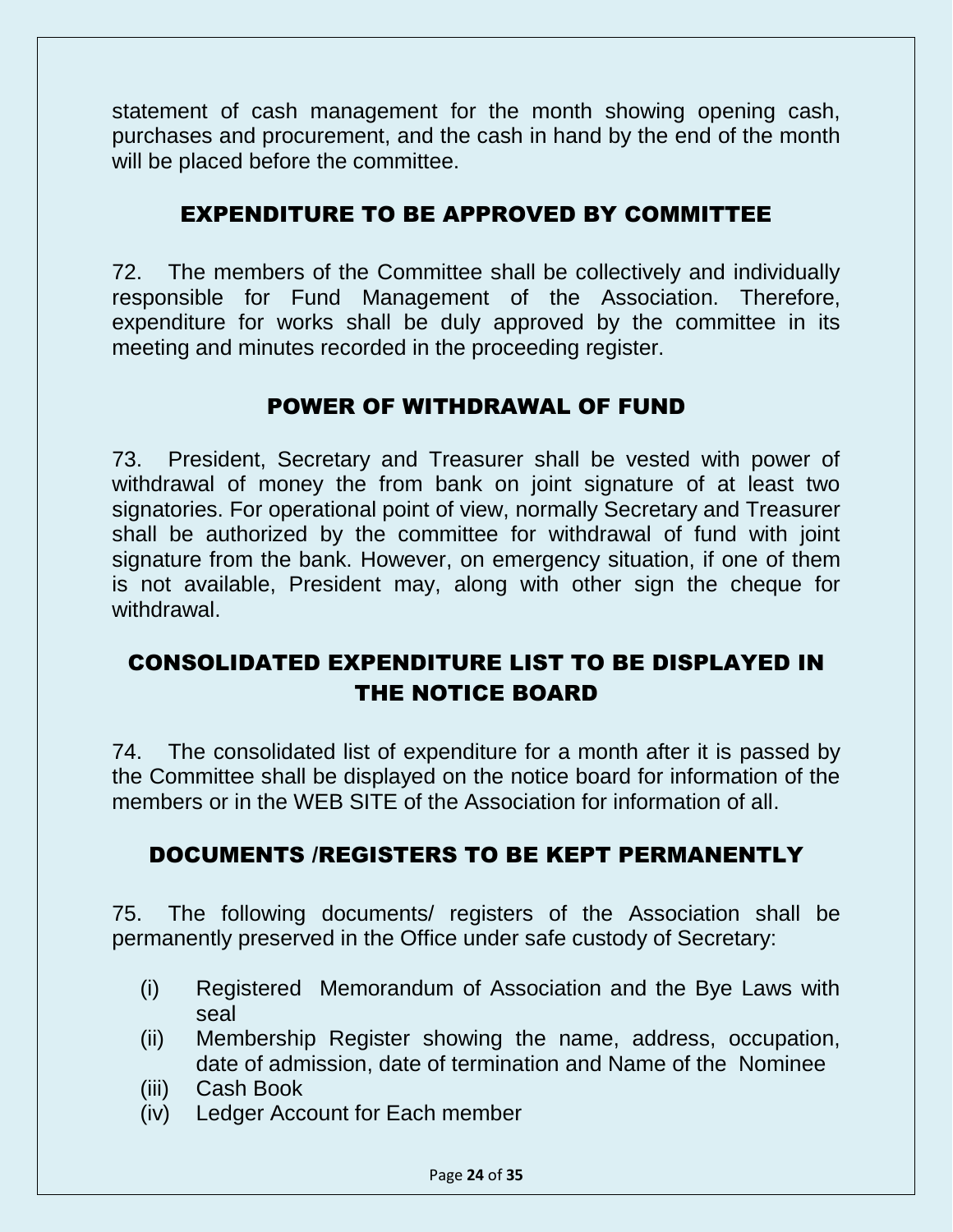- (v) Accounts showing Monthly contribution
- (vi) Assets Register showing all properties purchased/ disposed out by the society
- (vii) Pass Book of Bank
- (viii) Annual Audit Report
- (ix) Proceeding Book of General Body and Managing Committee
- (x) Land and Building Documents, including approval from regulatory Agencies
- (xi) Lift Worthiness certificates for each lift from the Regulatory Agency
- (xii) Fire Fighting System Certificate from Regulatory Agency
- (xiii) Electricity Sub Station Papers form the Regulatory Agency
- (xiv) Building Plan approval and Completion Certificate and Environmental Clearance papers from Regulatory Agencies
- (xv) Diesel Generator set papers
- (xvi) Any other Document specified by the Committee

#### AUDIT

76. The accounts of the Association shall be audited at least once a year by a registered auditor prescribed by the Government for such Associations within 120 days from end of April by when the account for the previous financial year is made up. The Committee shall pay the audit fee to the Auditor on completion of the audit. Audit shall be completed and AGM shall approve the Audit Report, prior to the election of the committee in the year when it is due.

### INSURANCE OF THE BUILDING, MACHINERY, EQUIPMENTS AND WORKMEN COMPENSATION INSURANCE

77. The Association shall insure the building, machineries and equipments and no. of workmen engaged in the fatal work of the Association every year.

#### PROCEDURE FOR ELECTION OF THE COMMITTEE

78. The Committee shall meet at least 60 days in advance of the date of expiration of its and take a resolution fixing the date, time and venue for convening the General Body for conduct of election of its successor committee.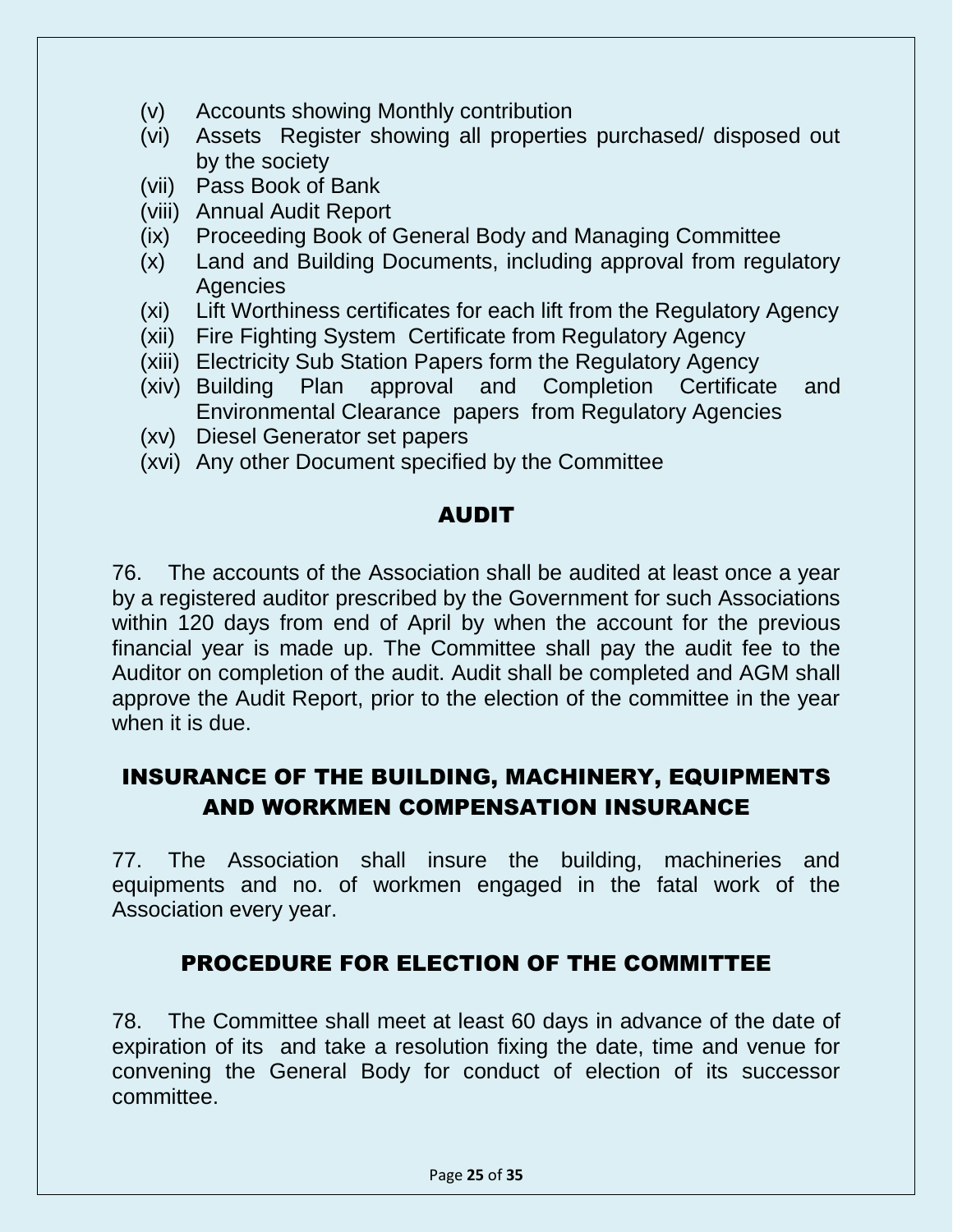79. The Committee shall appoint a Returning officer other than the members to conduct election

80. For conduct of election the Returning Officer shall be given a consolidated remuneration of Rs. 5000 (Rupees five thousand only). The schedule of election shall be designed in such way all other processes are completed well in time and the election is held on the scheduled General Body meeting day.

81. The notice for the election shall be given through email and speed post and a copy pasted on the notice board of the office for information of members.

82. The committee shall publish electoral list at least thirty days in advance and give notice to all to clear the dues on or before the date of filing nomination. If the defaulting members clear the dues on or before the date of filing of nomination, they will be eligible for voting, otherwise the Committee will publicize the final electoral list for election just on the previous evening of the day of filing nomination.

83. The members who are eligible can only be proposer, seconder.

84. Each block will form a constituency for block representative. The representative member from each block shall be elected from the members of that block only. If there is no contest, the name of the block representative will be published before the election. If there is contest, the election will be held on the day of election and only the block members present will cast the vote for electing their representative.

85. There shall be direct election for the post of President, Vice President, Secretary and Treasurer and all eligible voters from all blocks present in the meeting shall vote.

86. The returning officer shall follow the following schedule of election:

- (i) Last date of filing nomination
- (ii) Last date of withdrawal of nomination
- (iii) Last date for scrutiny of nomination
- (iv) Date of displaying the list of Contestants
- (v) Last date of receipt of postal ballot
- (vi) Date of General Body for election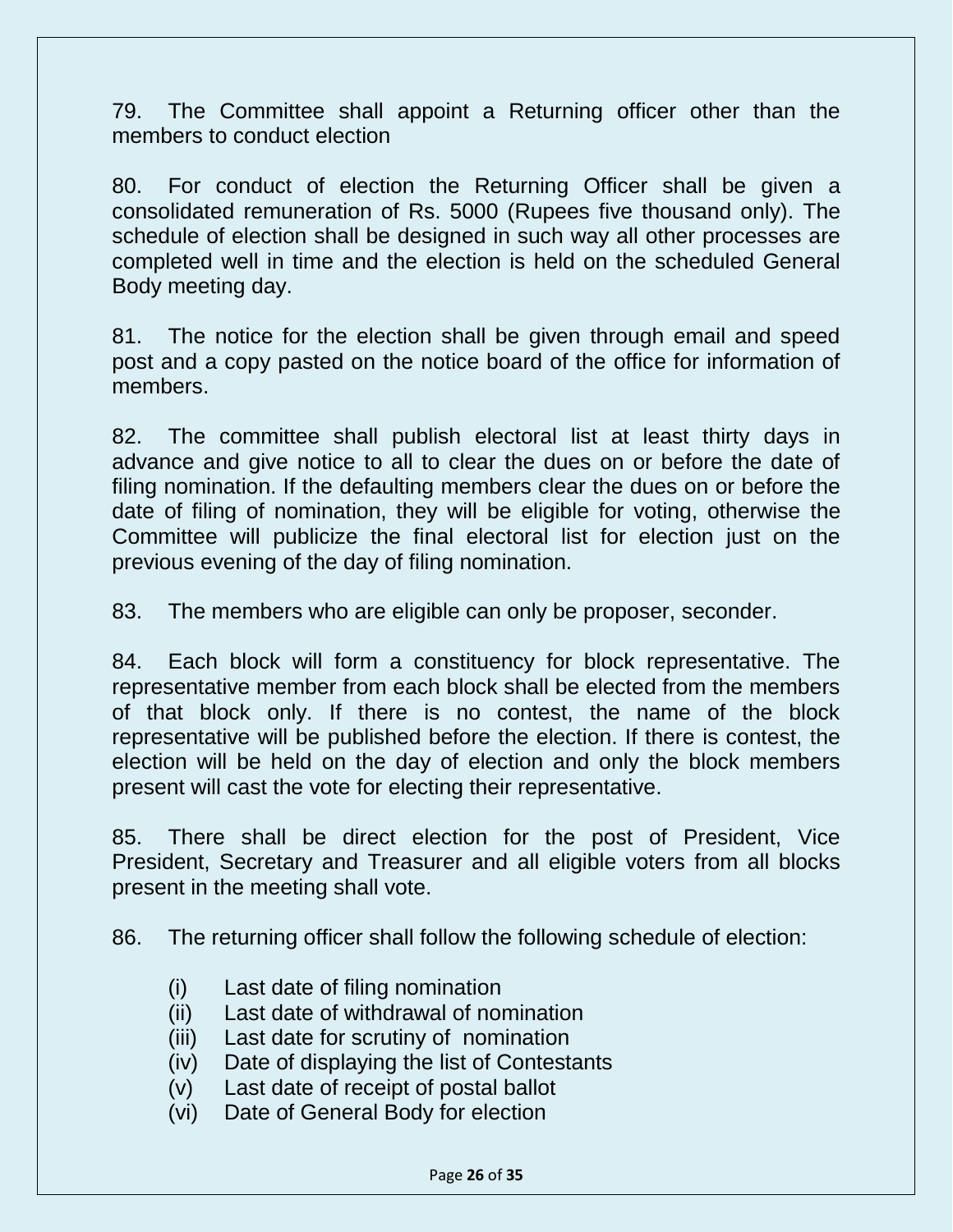(vii) and Counting and declaration of result

87. Election shall be conducted on non transferrable secret ballot. The Returning Officer shall permit postal ballot on request through email and the member can vote by downloading the ballot paper and then after putting the seal can upload to the Returning Officer by email attachment who will download the attachment and take into counting on the day of counting. However, the receipt of email cannot be taken into record after the time fixed for election to be over.

88. The result of the election shall be recorded in the General Body proceeding book in which the returning Officer shall affix his/ her signature. The result will also be displayed in the notice board and Website of the Association.

89. In case of tie, the Returning officer shall declare the election result by tossing a coin in the presence of the candidates.

90. After the election is declared, the ballot papers and other records shall be handed over to the Secretary for safe custody of the documents.

#### AMEMNDMENT OF BYE LAWS

91. Every proposal of the committee for amendment of Bye Laws shall be approved by the General Body.

92. No amendment of Bye Laws shall be valid unless such amendment has been registered or deemed to have been registered under Orissa Apartment Ownership Act 1982.

93. The registered Bye Laws and its subsequent amendment shall be kept permanently by the Association.

#### DISPUTE RESOLUTION

93. Any dispute relating to constitution or business of the Association, arising between members or person claiming through a member or between Association and the Committee or between any officer, member or servant of the Association in past or present shall be first referred to a committee specifically formed by the General Body where the decision of the committee will be final and binding to the parties.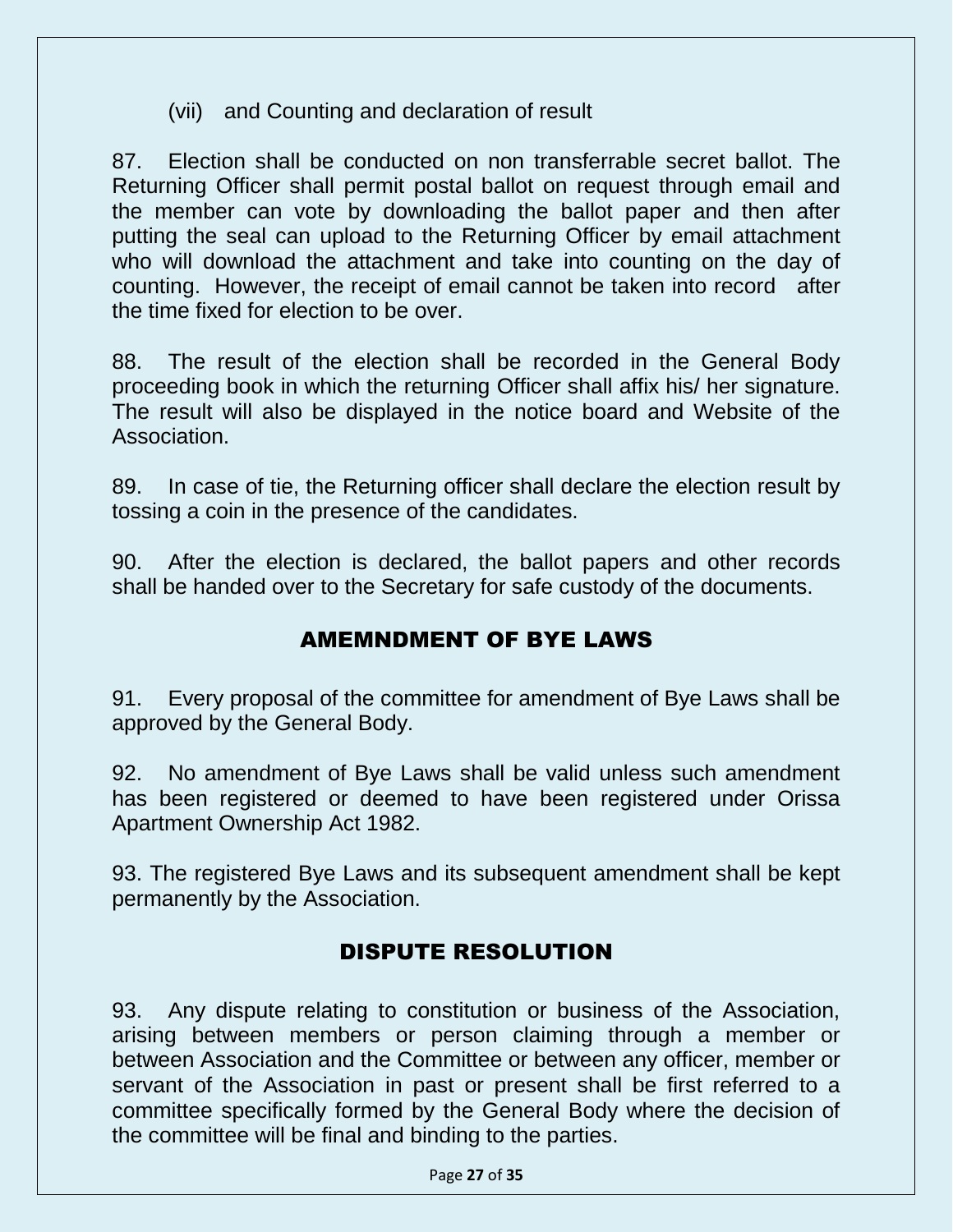#### POWER TO MAKE RULES OF BUSINESS

94. The Committee with the approval of the General body may make Rules of business for carrying on the work of the society and may make addition, alteration and deletion of certain provisions, keeping in view the overall welfare of the Association.

95. The Committee may make and prescribe various forms and format of application for simplification of administrative procedure and practice.

#### REGULATIONS

95. Every member shall sign an agreement with the Association adhering to the specified standard norms of living in a multi storied apartments, as annexed.

\*\*\*\*\*\*\*\*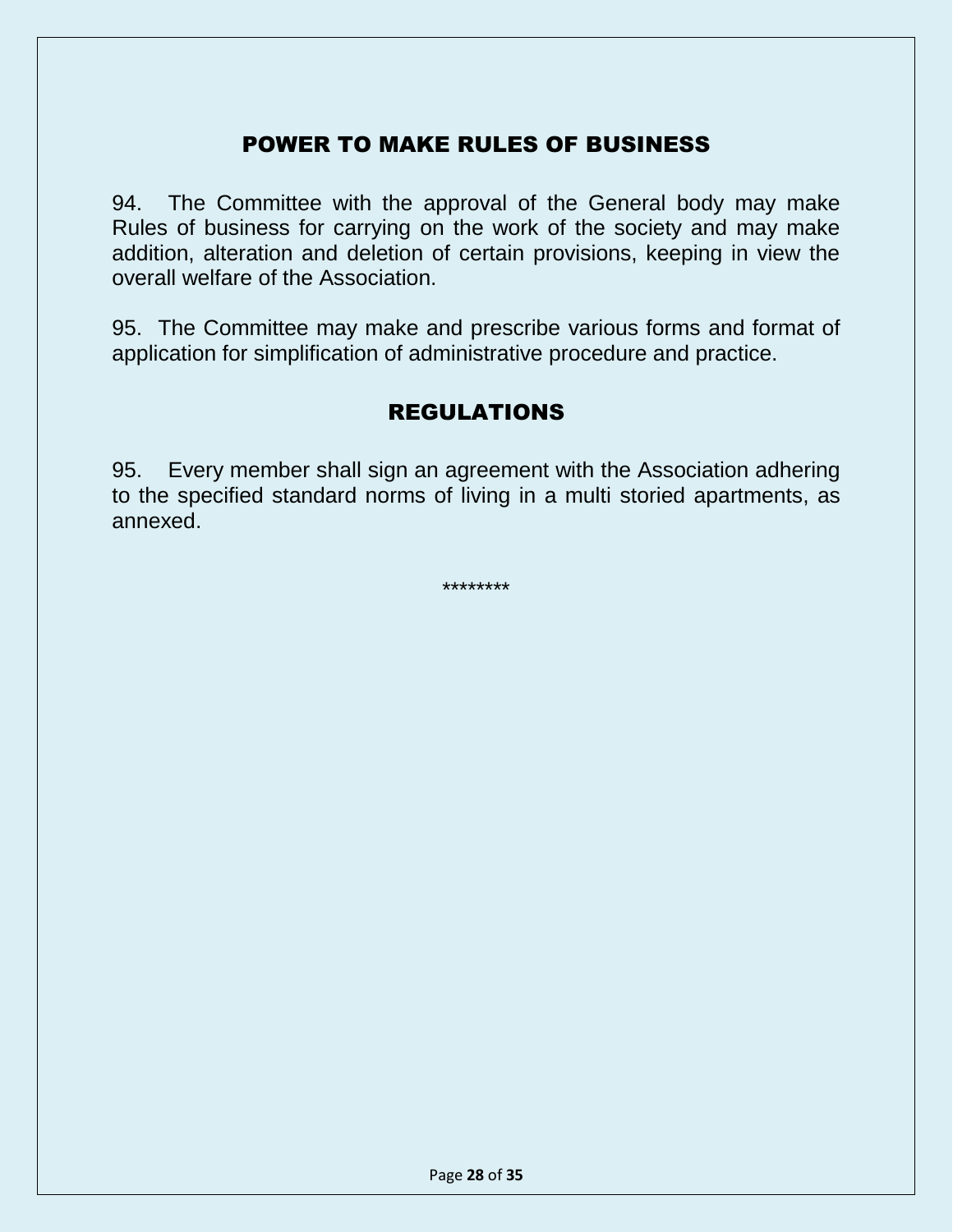#### **AGREEMENT**

This AGREEMENT made on this ……………. Day of...…………………… at Bhubaneswar between the **Kendriya Vihar Phase II Apartment Owners' Welfare Association,** a registered Association under (**Societies Registration Act 1860, OR Orissa Apartment Ownership Act 1982)** having Registration No…………… (Hereinafter called "The Association" which expression, unless repugnant to the context for meaning thereof, includes its representatives, Management Committee and assignees) of the First Part and **Kendriya Vihar Phase II Apartment Owners' Welfare Association,** a bonafide and legal Member of the said having Membership no. ….. (Hereinafter called "the Member" which expression, unless repugnant to the context for meaning there of, includes her legal heirs, successors) of the Second part.

That the Flat No. …. was originally allotted to ……………………………… And subsequently the said Flat was sold by him to ……………………………………………………… vide sale deed dated

WHEREAS the Association being a registered Association under Societies Registration Act 1860 bearing registration No ………… and classified as Association under Orissa Apartment Ownership Act 1982 and Rules made thereon is governed by the said Act, and the rules framed there under and by the registered byelaws of the Society.

WHEREAS the Member had applied for and was granted the Membership of the Society which still subsisting as Membership No…………

WHEREAS the Member has been allotted the Flat No………. (Hereinafter called "The Flat") in terms of allotment letter dated ………………… by the CGEWHO.

WHEREAS both parties to this agreement have already read and understood the contents of this agreement, the provisions of the Orissa Apartment Ownership Act 1882 and Rules made there under 1992, Regulations framed there under, and registered Bye-laws of the Association, registered with sub-registrar, Bhubaneswar and agree to abide by the terms and conditions and directions contained therein.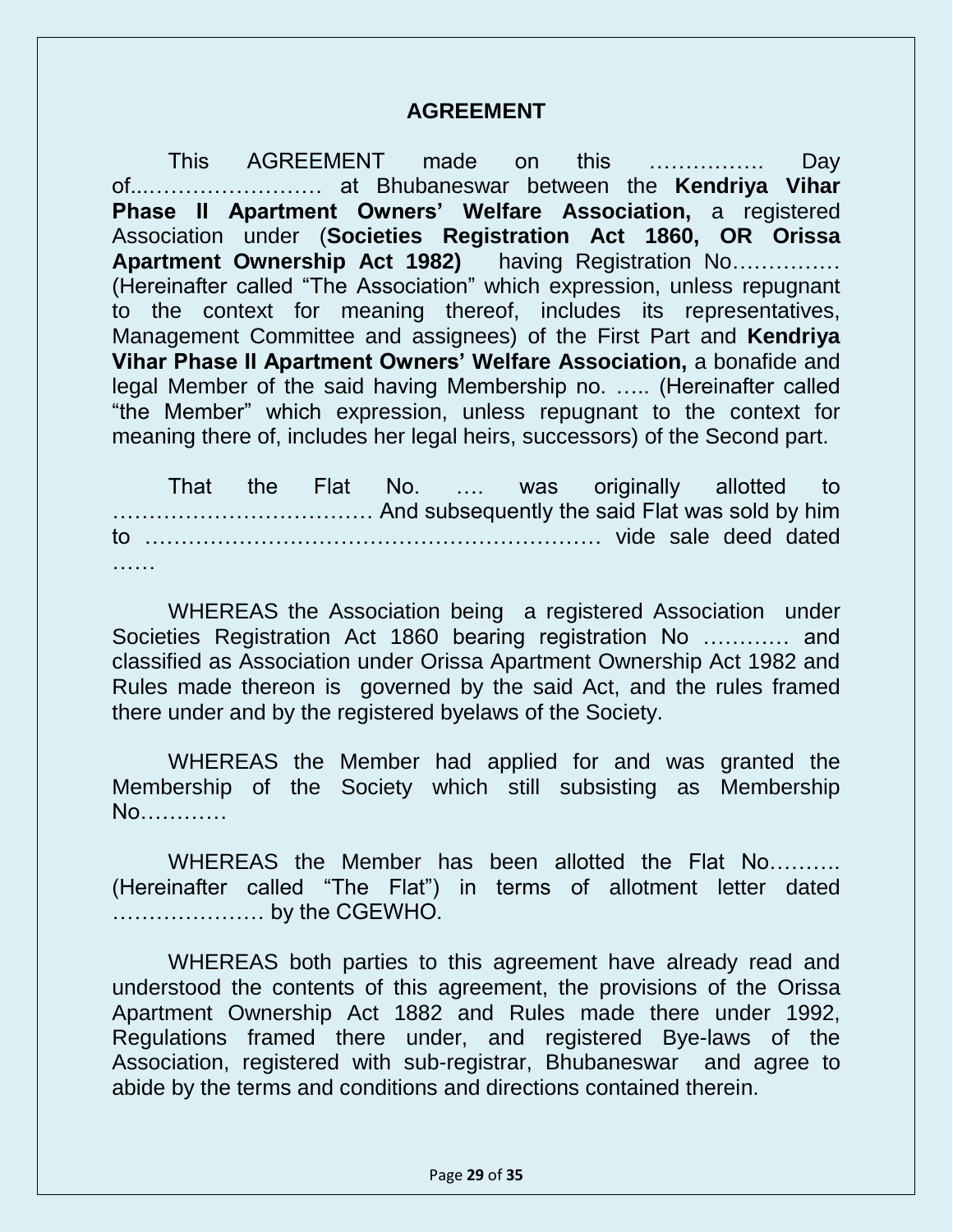NOW therefore, it is hereby agreed by and between the parties hereto as under:

#### **1. General**

- i. **That** the above said Flat was originally allotted to …………………….....……………by CGEWHO vide allotment letter……… and that I took physical possession of the flat on ……………………………………… from CGEWHO and as a result, became the Member of the Association for all practical purposes.
- ii. **That** the Member shall abide by the Orissa Apartment Ownership Act 1982, the Rules made there under and the registered Bye laws of the Association as may be amended from time to time and the Regulations of the Association.
- iii. **That** the Member shall not induct any person (s) into the Flat whose activities will be prejudicial to the interest of the Association. The Acts and Deed of such person (s) shall be deemed to be the Acts and Deeds of the Member and Member shall be responsible for the same.
- iv. **That** the Association may from time to time make any new regulations or alter or rescind any provision of Bye-laws or regulations that will bind the member.
- v. **That** the Member shall use the Flat only for residential purpose and shall always ensure its use such other purpose as may be permitted in residential premises under land use regulations prescribed by the local authorities from time to time. He shall always ensure that the flat is not used in contravention of the rules/regulations and registered /bye-laws of Association.
- vi. **That** the Member shall permit/ensure the Managing Committee of the Association, wherever necessary with workmen and appliances at all reasonable times to enter the Flat to execute repairs or alterations thereon or to the adjoining premises or the sewers, antenna and other fitting and fixtures, etc.
- vii. **That** the Member shall live and always ensure that any person inducted by him shall live in an apartment complex where other fellow residents live and hence he/she shall do nothing that will frustrate the objectives of the Association duly specified in Memorandum of Association.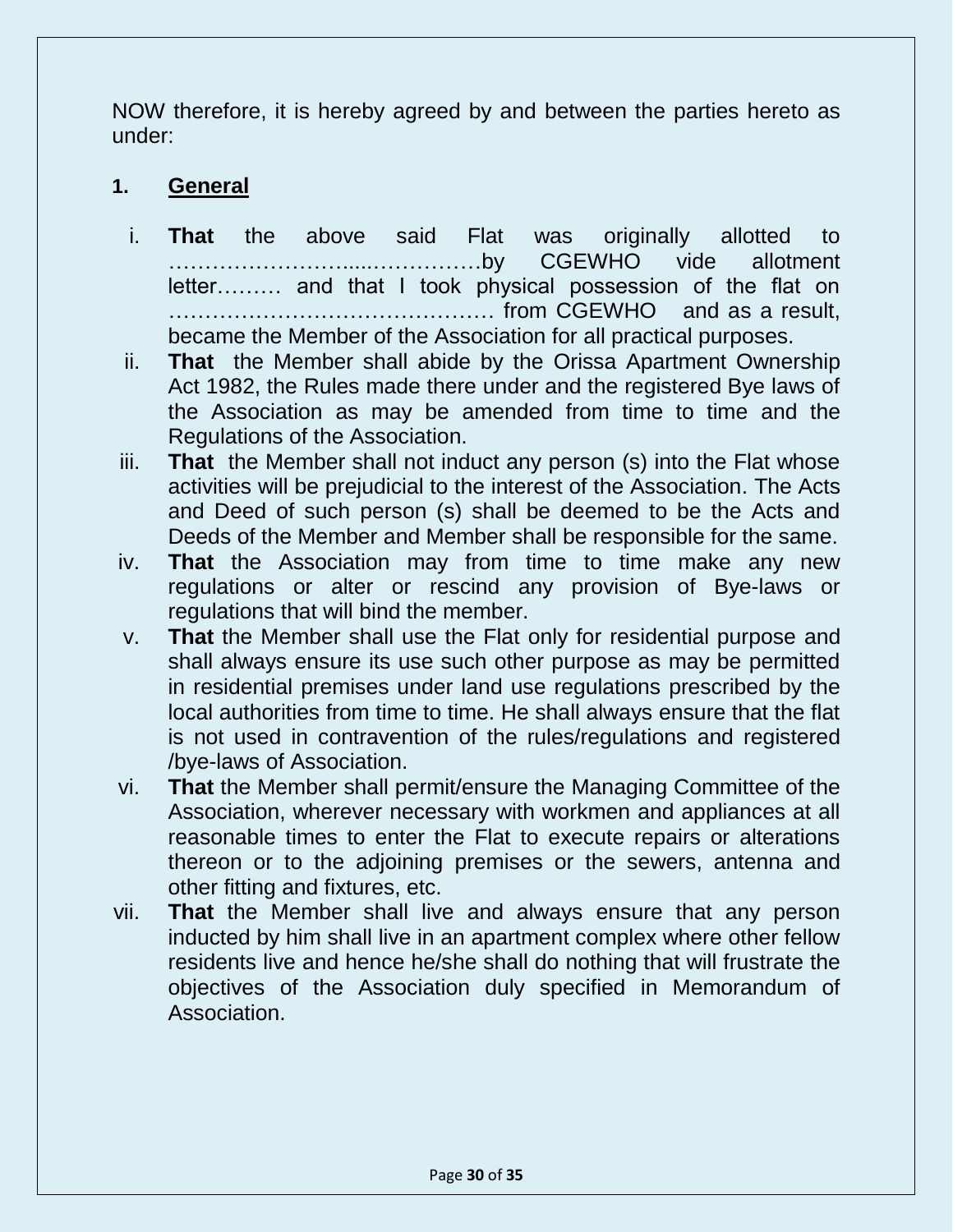#### **2. Maintenance, Common services, expenditure there on and payments therefore**

- i. **That** the entire property of the Association and the common facilities/services, including insurance, shall be administered by the Managing Committee.
- ii. **That** the Association shall provide services for repair of the fixture/fittings provided at the time of possession of the Flat.
- iii. **That** the member shall pay and continue to pay her share of the expenses for the common facilities in respect of reconstruction, rebuilding, repairing, painting, cleaning of walls, lifts, fences, hedges, sewers, roads, paths and other things, the use of which is common to all Flats.
- iv. **That** the repairs undertaken to the Flat to rectify damage caused by natural calamity shall be deemed to be common facilities and expenses thereon shall be borne by the Association. The decision of the Managing Committee of the Association in this regard shall be final and binding.
- v. **That** the Member shall pay to the Association his/her proportionate share of insurance premium, expenditure on salaries/wages and/or payments to the persons/agents appointed and/or engaged by the Association in connection with office management, maintenance of electrical installations including lifts, illumination at common places, corridors and pumps, plumbing, security, sweeping and common communication connectivity etc., for preservation, maintenance and upkeeping of the services.
- vi. **That** the Member agrees for introduction of and payment for any other common facilities/services that may be found to be necessary in future, keeping in view their availability and need, on such terms as may be decided by the Society.
- vii. **That** the Member from time to time and at all times shall pay for maintenance of common facilities/services and replacement of capital goods charges as may be prescribed by the general body. If the Member fails to pay his share in time, the Association may deny access to common facilities and services to the Flat and the charges for restoration of which shall be borne by the Member.
- viii. **That** the Member shall discharge the liabilities/ obligations/ payments in respect of her Flat such as payment due to CESU, Bhubaneswar for use of energy in the Flat, property tax, fines, cess etc., imposed by any authority. The Association shall not contest any notices received in this context.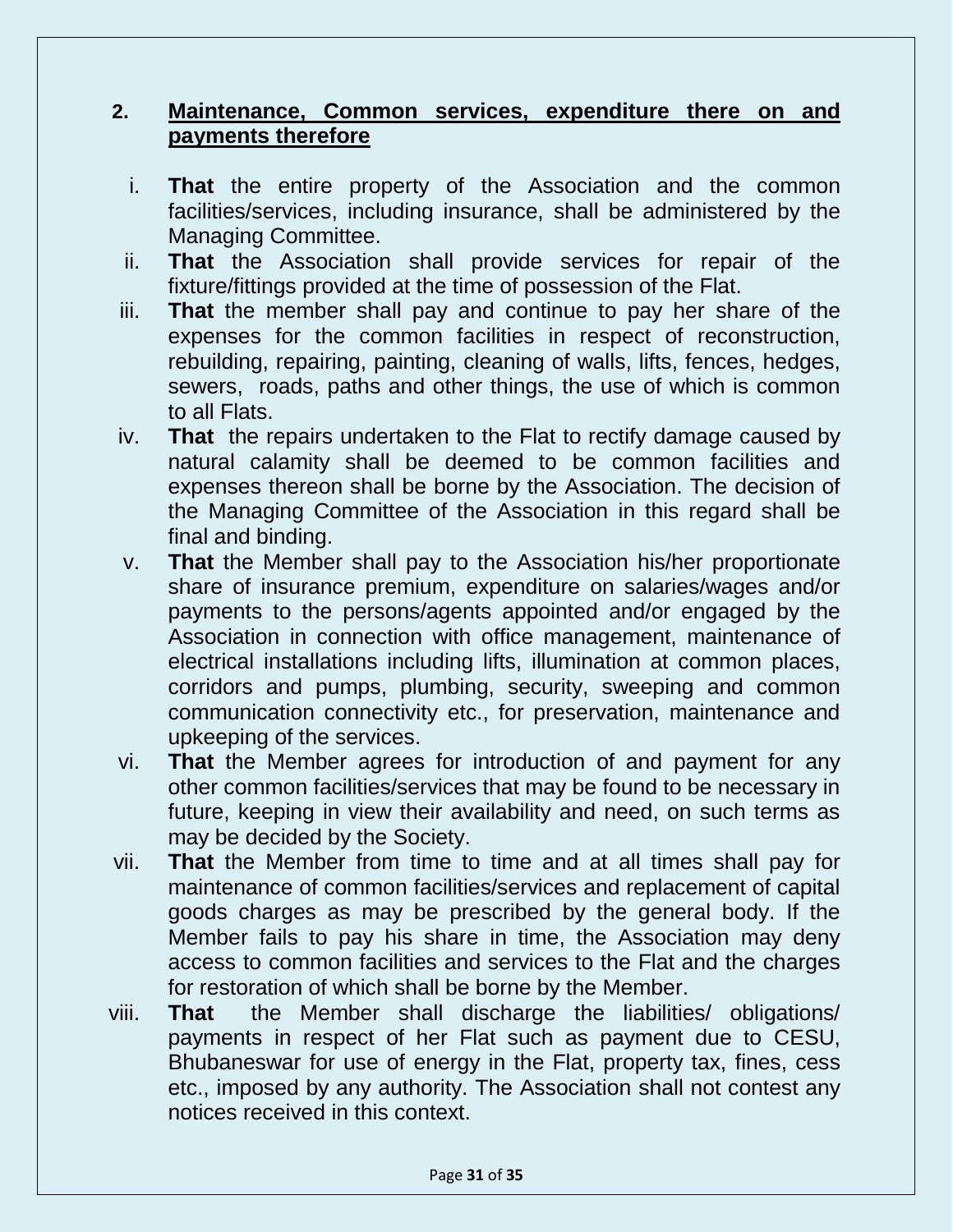#### **3. Car Parking**

- i. That the Member shall have exclusive right to use the under-the- stilt parking, which has been allotted to him/ her.
- ii. That the car should not be parked in the open space that will cause any inconvenience or obstruction to any body and further subject to such terms and conditions as may be determined by the Association from time to time.

#### **4. Transfer of interest in the flat, etc.**

#### i. **Letting out :**

- a) **That** the Member may let out the Flat, either in part or full, through lease, tenancy, rent agreement or in any other form or name only for residential purposes or such other purpose that may be permitted in residential premises under land use regulations prescribed by the local authorities and Government of Odisha from time to time. The acts and deeds of occupant / licensee / tenant shall be deemed to be acts and deeds of the Member and the member shall be liable for the same.
- b) **That** the Member shall provide the Association details of the occupant / lessee / licensee / tenant before letting out the Flat. On failure to do so by the member, the Association shall have every right to refuse entry into the Flat and also deny access to common facilities and services to such occupant / lessee / licensee / tenant.
- c) **That** the Member shall ensure that the occupant / lessee / licensee / tenant of the Flat complies with all the terms and conditions of this agreement and the provisions of Orissa Apartment Ownership Act 1982 and the Rules made there under and the registered Bye laws of the Association.

#### **ii. Sale / Gift / Transfer**

a) **That** Member shall not in any manner whatsoever sell, gift, part with or otherwise transfer the Flat or part thereof of Membership **before getting the specific consent of the Association in**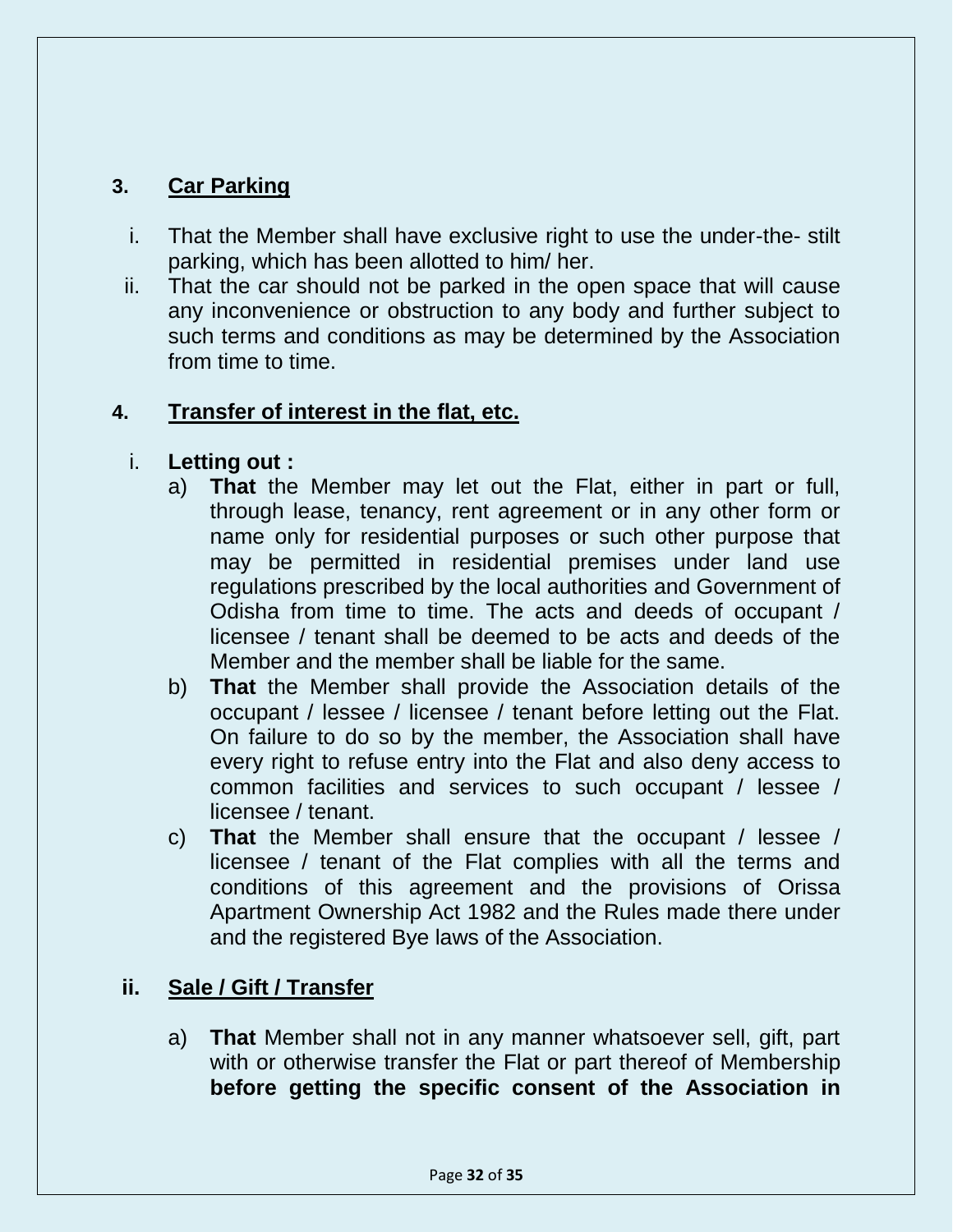**writing ( NOC).** The transfer of Flat / Membership shall be governed by provisions of CGEWHO rules on the subject.

- b) **That** the Association shall have **no objection** to transfer of his /her Flat / Membership permitted under laws. No Objection Certificate will be issued only on clearing all outstanding dues including penalties on such dues or amount of outstanding mortgages of the Flat and upon producing the proof of the same to the Society. The Management Committee of the Association will extend all the co-operation to such transfers.
- c) **That** in case of transfer to other than those in favour of first degree relation or in favour of legal heirs, it would be taken that the transfer is in fact by way of sale. The Member shall abide by the rules of CGEWHO in this regard.
- d) **That** the Member, as and when transfers the Flat and/or Membership, by way of sale or any other mode shall incorporate a clause in the transfer document, indicating that the rights, liabilities and privileges flowing through this agreement shall be discharged by the transferor. Further, in order to ensure continued compliances of the terms and conditions of this agreement, every successive transferor shall execute a fresh agreement to this effect with the Association.

#### **5. Social Activities**

**That** the Association in future subject to feasibility, shall form ladies club for cultural activities, provide Reading Room and library, indoor recreational facility like card room, indoor games and the like for common good. If such facilities are provided, the Member shall pay the proportionate charges as fixed by the Management Committee from time to time for these facilities.

#### **6. Other Obligations on Member**

**That** the Member agrees to comply with and always ensure compliance of the following conditions for peaceful living in the premises:

i. It is prohibited to cause or allow to be caused anything which in the opinion of the Association may cause a nuisance, annoyance or inconvenience to the other residents in the adjacent Flats or the neighborhood or be prejudicial to the Association's property.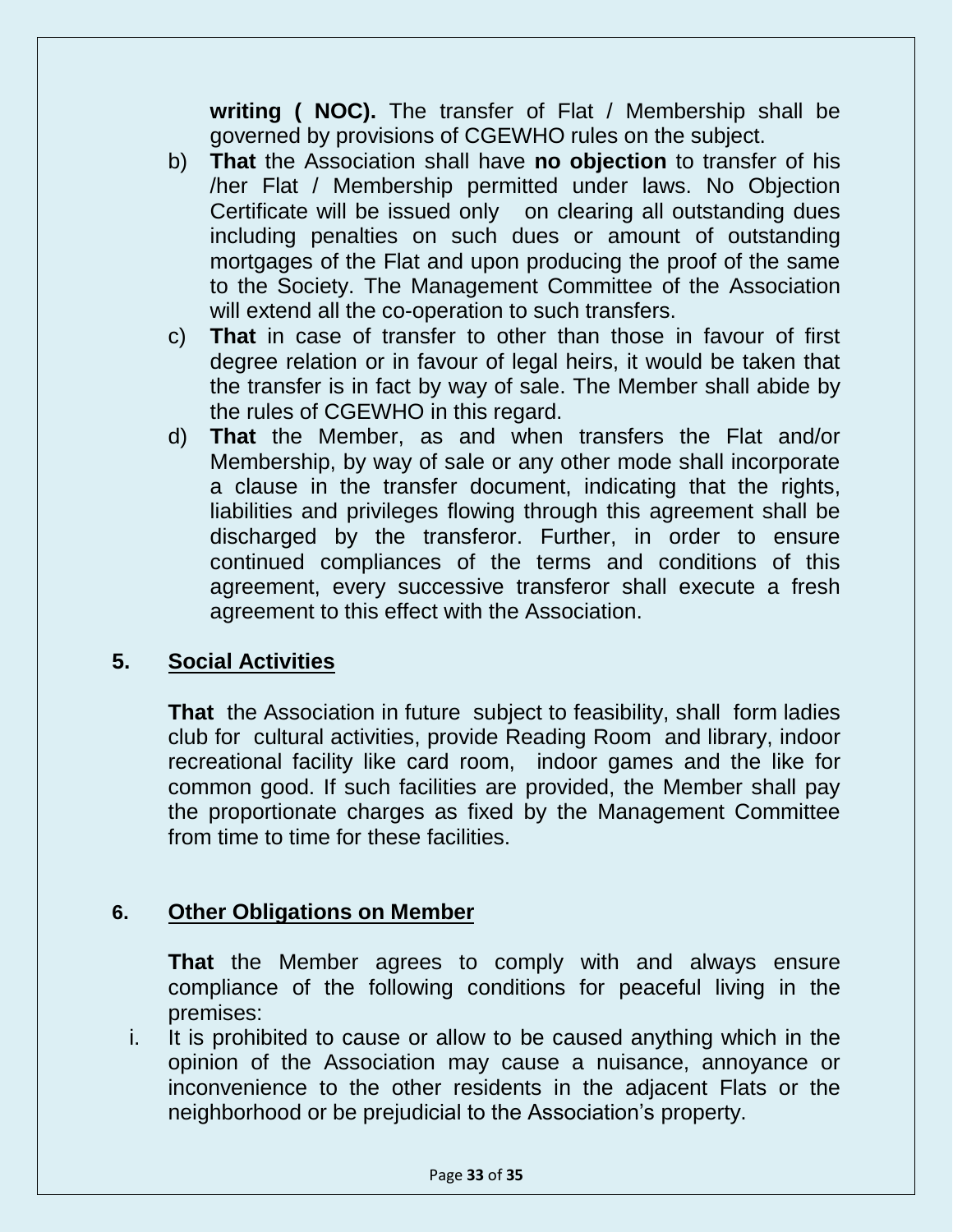- ii. It is prohibited to encroach upon the passages in the building and disturb the right of easement of any other occupant or to build on or adjoining to the Flat or otherwise stop or obstruct access to any light or air belonging to or enjoyed by any premises, the estate or interest. It is also prohibited to place or cause to be placed any furniture, packages or objects of any kind in the lobbies, vestibules, stairways, elevators and other areas of common facilities of similar nature.
- iii. It is prohibited to make any structural alterations in or additions to the Flat or to carry out by way of additions / deletions/ alterations adjoining the Flat, above the top floor Flat or in the parking space. In case any penalty is imposed by any authority for such contravention, it will be borne by the Member and the Association will have no liabilities whatsoever in this regard. The Association shall have exclusive right to maintain the open space inside its premises and also landscaping.
- iv. It is prohibited to hang garments, rugs etc. from the windows, balconies or from any of the facades disturbing the look and feel of the building.
- v. It is prohibited to dust / clean rugs etc. from the windows / balconies / stair Cases or by beating on the exterior part of the building.
- vi. It is prohibited to throw garbage from top, in open common area or any public place or trash outside the parks. The procedure prescribed from time to time by the Association for disposal of garbage shall be followed.
- vii. It is prohibited to play outdoor games like cricket, hockey, football, guli-danda, etc. which may cause injury to individuals or break window glass panes.
- viii. It is prohibited to white wash or paint or in other way change the colors, textures or deface in any exterior part of the Flat.
- ix. It is prohibited to park/stop and/or cause to park/stop any vehicle which obstruct or block passage/road or any other place except when it is unavoidable for loading and unloading of any heavy goods in and out of the Flat. The Association reserves the right to remove such vehicle without informing the member/owner of the vehicle and all cost, and damage to vehicle shall be responsibility of Member/vehicle owner.
- x. It is prohibited to make noise of any kind including that from musical instruments, amplifiers etc. that may disturb others.
- xi. It is prohibited to keep domestic animals in violation of the municipal sanitary bye-laws or regulations. In case of pet, the pet lovers shall carry them with their leash and should not allow them to defecate in